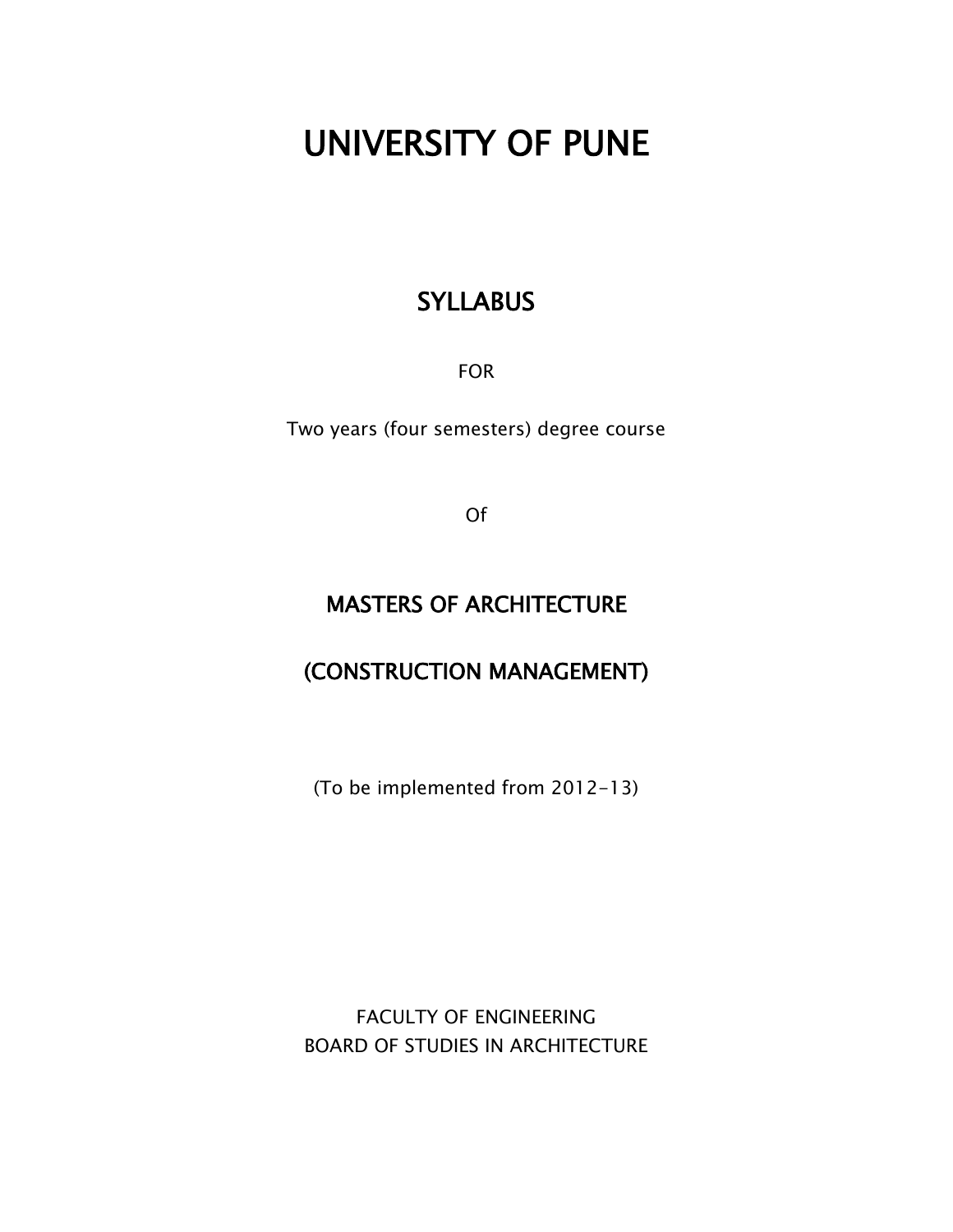#### RULES OF COURSE STRUCTURE FOR MASTER OF ARCHITECTURE (M.ARCH.)

#### RULE NO. 1 : ELIGIBILITY CRITERIA:

The student seeking admission to M.Arch (Construction Management) course must have passed Bachelor's Examination in Architecture from recognized University securing minimum Second Class (min 50% marks and above, for grade equivalency refer to council of Architecture, India Norms). The admission will be based on the rules framed by the Council of Architecture competent authority from time to time. Common Entrance Test (CET) will be conducted as per rules & regulations of Council of Architecture, New Delhi.

#### RULE NO. 2 : SCHEME OF ASSESSMENT :

A candidate to be eligible for the Masters Degree in Architecture will be required to appear for and pass examinations as under:

1. First Year M.Arch. SEM I AND SEM II

2. Second Year M.Arch. SEM III AND SEM IV

#### RULE NO. 3 : GRANTING OF TERM:

• Academic Year will consist of TWO SEMESTERS of 90 teaching days each Sessional work / assignments prepared by the students shall be continuously assessed by the Internal Teacher throughout the semester.

• The candidate will be permitted to appear for the examinations at the end of each semester only if he/she keeps term at a college affiliated to the university and produces testimonials from the Principal for,

• 75% attendance in each head of passing of Theory and / or Sessional work as prescribed by the university.

• Completion of the Sessional Work prescribed for each subject and secured at least 50 % marks in the Internal Sessional & Oral Assessment.

• Good conduct.

#### RULE NO. 4 EXAMINATIONS

At each examination

- Theory paper
- Sessional and

• Sessional and viva-voce based on Sessional Work, as prescribed in the syllabus for the Examination at the end of the each Semester, shall constitute separate heads of passing.

#### RULE NO. 5 SESSIONAL WORK ASSESSMENT:

• In respect of Session~1 work in first, second, third and Fourth semesters, target date shall be fixed for the completion of each assignment. All the assignments shall be continuously assessed by the Internal Teacher during each semester.

• For First, Second and Third Semester examinations, Sessional and Viva Assessment will be done by an External Examiner.

• For Fourth Semester Examination, external assessment shall be carried out by a professional not teaching in any of the Colleges under Pune University.

• An examiner for any of the subjects of examination from First to Third semester shall have minimum of 3 years of teaching /professional experience as per norms of Council of Architecture (COA).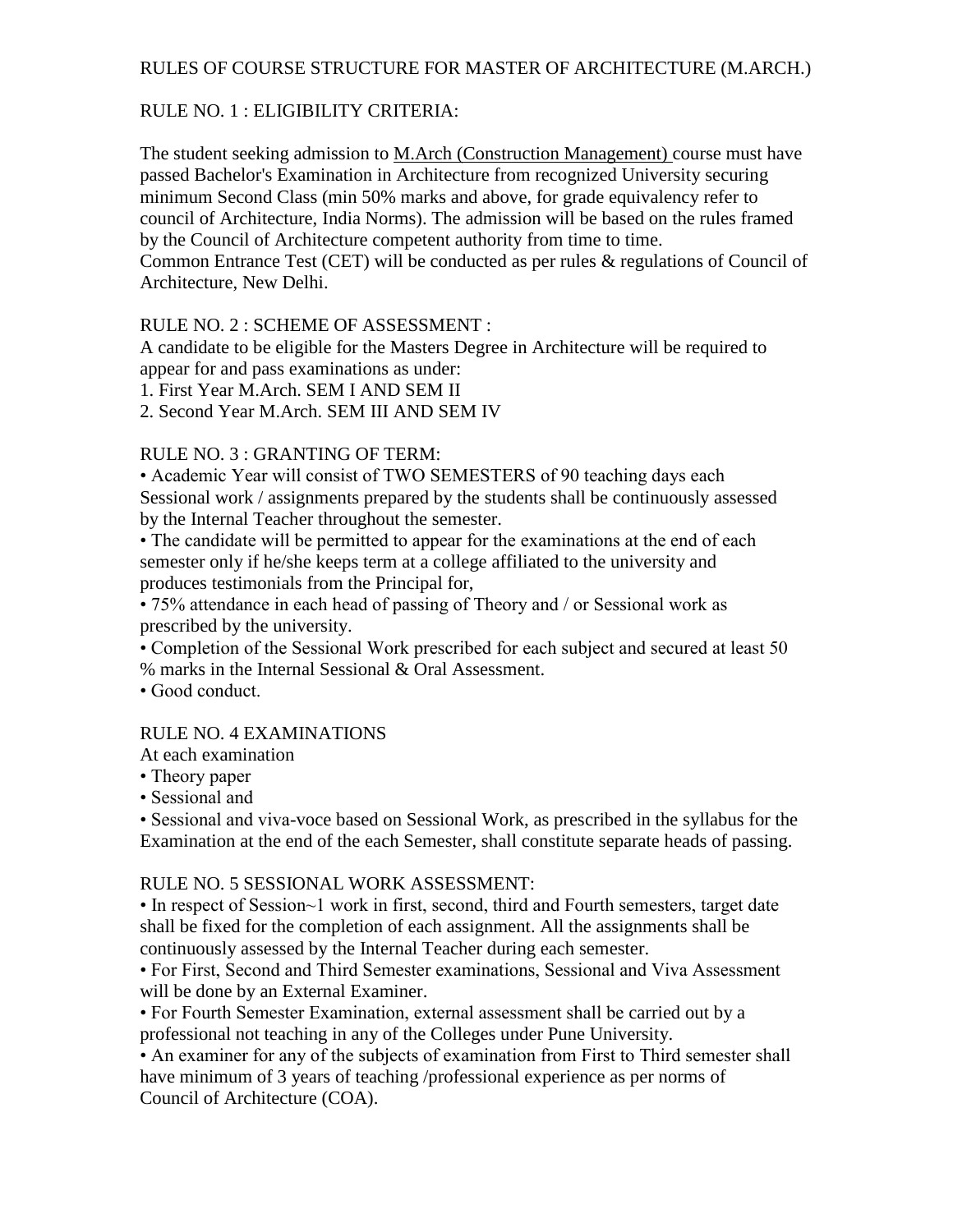• To qualify as an External Examiner at Final Semester, the examiner shall have a minimum of 5 years of teaching/ professional experience.

RULE NO. 6 PRE-REQUISITES AND RULES OF A.T.K.T. FOR ADMISSION TO HIGHER CLASSESS :

• A student would be allowed to keep term for the ll - semester provided he does not fail in more than 4 (four) of the heads of passing in the I -semester.

• A student would be allowed to keep term for the lll- semester provided he does not fail in more than 4 (four) of the heads of passing in the II -semester.

• A student would be allowed to keep term for the IV - semester provided he does not fail in more than 4 (four) of the heads of passing in the III -semester.

#### RULE NO. 7 : CRITERIA FOR PASSING.

• To pass in each semester Examination a candidate must obtain minimum 45% marks in each subject and shall not be less than 50 % in aggregate.

#### RULE NO. 8 : GRADING SYSTEM

The class shall be awarded to the student on the aggregate marks obtained by him in all heads of passing in all four semesters taken together.

The award of class shall be as follows.

a) Aggregate 66% or more: First Class with Distinction.

b) Aggregate 60% or more but less than 66% marks: First Class

c) Aggregate 55% or more but less than 60% marks: Higher Second Class

d) Aggregate 50% or more but less than 55% marks: Second Class 3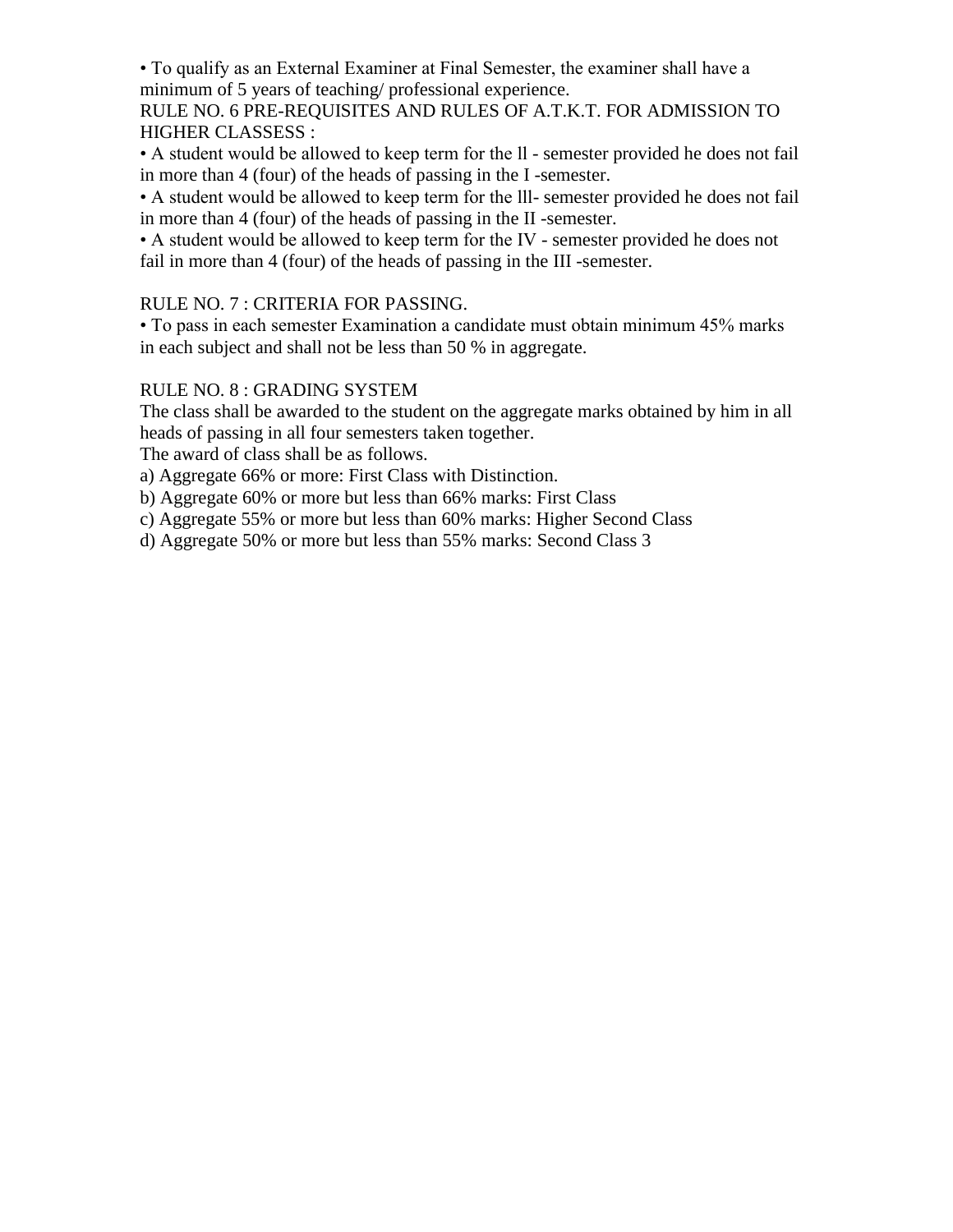#### M.Arch (Construction Management) SUMMARY OF TEACHING AND EXAMINATION SCHEME

| No. | Subject                                                 | Teaching scheme<br>(60min.periods/wk) |                          |                |                          | Examination scheme (marks) |                   |       |
|-----|---------------------------------------------------------|---------------------------------------|--------------------------|----------------|--------------------------|----------------------------|-------------------|-------|
|     |                                                         | Lectu<br>re                           | Studio                   | Total          | Paper                    | Sessional                  | Viva<br>-voce     | Total |
|     | Semester-I                                              |                                       |                          |                |                          |                            |                   |       |
| 101 | <b>Advanced Construction</b><br>Technology -I           | $\overline{2}$                        | $\overline{2}$           | $\overline{4}$ | 100                      | 25                         | $\overline{a}$    | 125   |
| 102 | <b>Research Methodology</b>                             | $\overline{2}$                        | $\overline{\phantom{a}}$ | $\overline{2}$ |                          | 50                         | $\qquad \qquad -$ | 50    |
| 103 | Project Management -I                                   | $\overline{2}$                        | $\overline{2}$           | $\overline{4}$ | 100                      | 75                         | 75                | 250   |
| 104 | <b>Project Resource Management</b>                      | $\overline{2}$                        | $\overline{2}$           | $\overline{4}$ |                          | 50                         | 50                | 100   |
| 105 | Information Technology In<br>Construction               | 1                                     | 1                        | $\overline{2}$ |                          | 50                         |                   | 50    |
| 106 | <b>Advanced Building Services</b>                       | $\mathbf 1$                           | $\overline{2}$           | 3              |                          | 50                         | 50                | 100   |
| 107 | <b>System Analysis And</b><br><b>Operation Research</b> | 3                                     |                          | 3              | 100                      | 25                         |                   | 125   |
|     |                                                         | 13                                    | 9                        | 22             | 300                      | 325                        | 175               | 800   |
|     | Semester-II                                             |                                       |                          |                |                          |                            |                   |       |
| 201 | <b>Advanced Construction</b><br>Technology -II          | $\overline{2}$                        | $\overline{2}$           | $\overline{4}$ | 100                      | 25                         | $\blacksquare$    | 125   |
| 202 | Project management ii                                   | $\overline{2}$                        | $\overline{2}$           | $\overline{4}$ | 100                      | 75                         | 75                | 250   |
| 203 | Business development &<br>Project marketing             | 3                                     | $\overline{\phantom{a}}$ | 3              |                          | 50                         | 50                | 100   |
| 204 | Project finance management                              | $\overline{2}$                        | $\overline{2}$           | $\overline{4}$ | 100                      | 25                         | $\overline{a}$    | 125   |
| 205 | Management information<br>system                        | $\overline{2}$                        | $\overline{\phantom{0}}$ | $\overline{2}$ |                          | 50                         | 50                | 100   |
| 206 | Infrastructure services and<br>management               | $\overline{2}$                        | 3                        | 5              | $\overline{\phantom{a}}$ | 50                         | 50                | 100   |
|     |                                                         | 13                                    | 9                        | 22             | 300                      | 275                        | 225               | 800   |
|     | <b>Semester-III</b>                                     |                                       |                          |                |                          |                            |                   |       |
| 301 | Quality and site safety<br>management                   | $\overline{2}$                        | $\overline{2}$           | $\overline{4}$ | 100                      | 25                         |                   | 125   |
| 302 | Law and legal aspect in<br>construction project         | $\overline{2}$                        | $\mathfrak{2}$           | $\overline{4}$ | 100                      | 25                         |                   | 125   |
| 303 | Facility management and Real<br>estate management       | $\overline{4}$                        | $\overline{\phantom{0}}$ | $\overline{4}$ |                          | 75                         | 75                | 150   |
| 304 | Integrated energy conservation<br>in construction       | $\overline{2}$                        | $\mathbf{2}$             | $\overline{4}$ |                          | 75                         | 75                | 150   |
| 305 | Seminar                                                 |                                       | $\overline{4}$           | $\overline{4}$ |                          | 100                        |                   | 100   |
| 306 | Dissertation stage I                                    |                                       | $\overline{2}$           | $\overline{2}$ |                          | 50                         |                   | 50    |
|     |                                                         | 10                                    | 12                       | 22             | 200                      | 350                        | 150               | 700   |
|     | Semester-IV                                             |                                       |                          |                |                          |                            |                   |       |
| 401 | Dissertation stage I I                                  | $\mathfrak{2}$                        | 18                       | 20             |                          | 250                        | 250               | 500   |
| 402 | <b>Practical Training</b>                               |                                       | $\overline{2}$           | $\overline{2}$ |                          | 100                        | 100               | 200   |
|     |                                                         | $\boldsymbol{2}$                      | 20                       | 22             |                          | 350                        | 350               | 700   |
|     |                                                         |                                       |                          |                |                          | <b>TOTAL</b>               |                   | 3000  |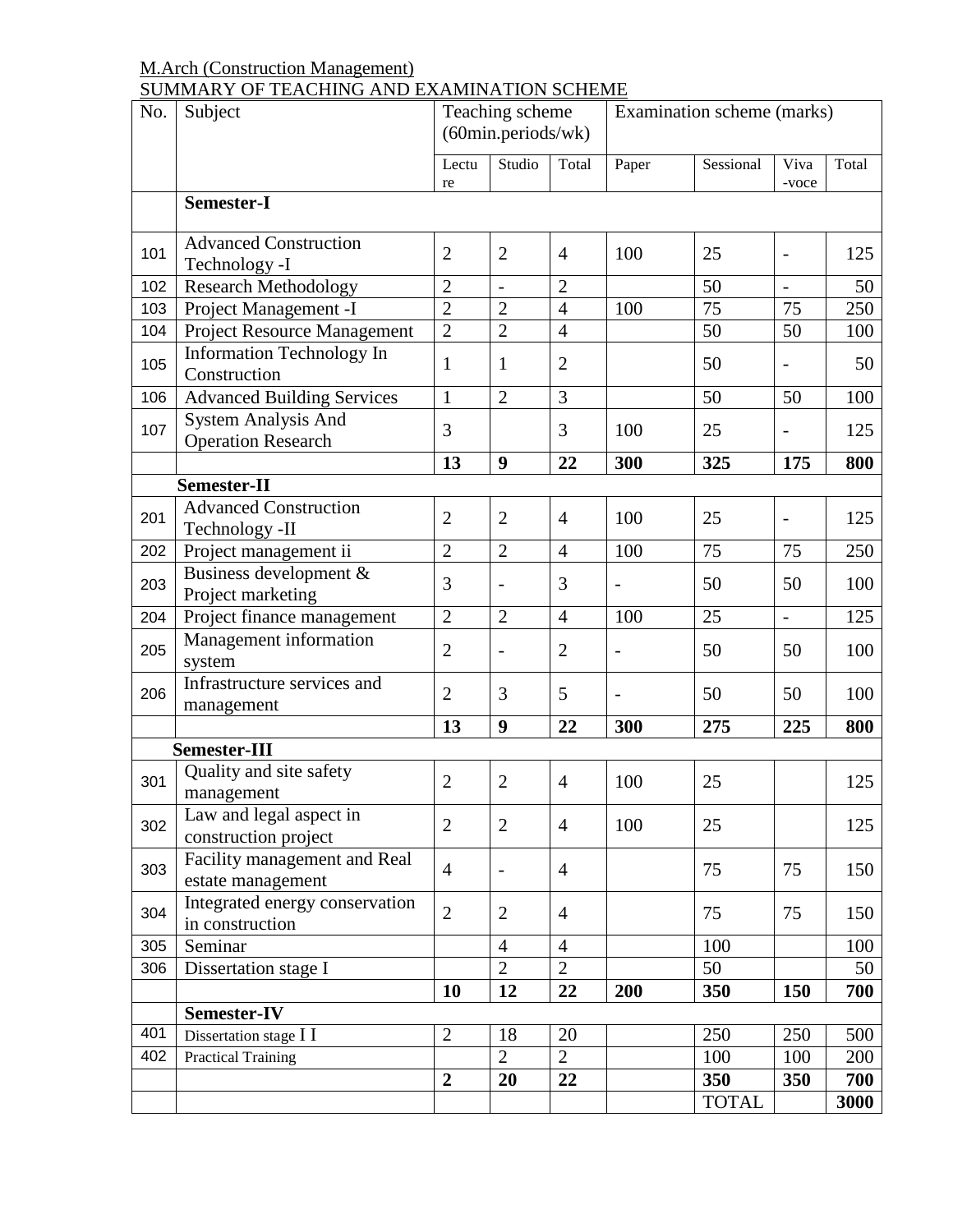## Semester I

| <b>Advanced Construction</b> |                             | Course no 101         |     |
|------------------------------|-----------------------------|-----------------------|-----|
| Technology -I                |                             |                       |     |
| Contact hours per week       |                             | Assessment:           |     |
| Lecture                      |                             | Theory Paper -        | 100 |
| Studio                       | $\mathcal{D}_{\mathcal{L}}$ | Internal Assessment - | 25  |
|                              |                             | External Viva - -     |     |
| Total                        |                             | Total -               | 125 |

Aim : To give a coverage on aspects of construction technologies related to building projects, the understanding of which are essential for the construction manager. Lecture: Geo-technical aspects of foundations Planning and design considerations of: Foundation systems Fabrication and erection of Steel structures Pre-cast and pre-stressed concrete constructions Composite constructions Planning, design and construction of basements including waterproofing systems Soil / ground improvement Durability of foundations in aggressive soil conditions Concrete Technology Advanced form work Construction chemicals Selection of construction equipment Good practices and managerial responsibilities. Laboratory Work: Experimental investigations; Non – Destructive Testing Techniques, In-situ and other field tests Studio Program: Tendering of soil investigation work of building project Planning design and costing of appropriate foundation system for a specific case study Foundation study of building projects. Site visits for concrete technology.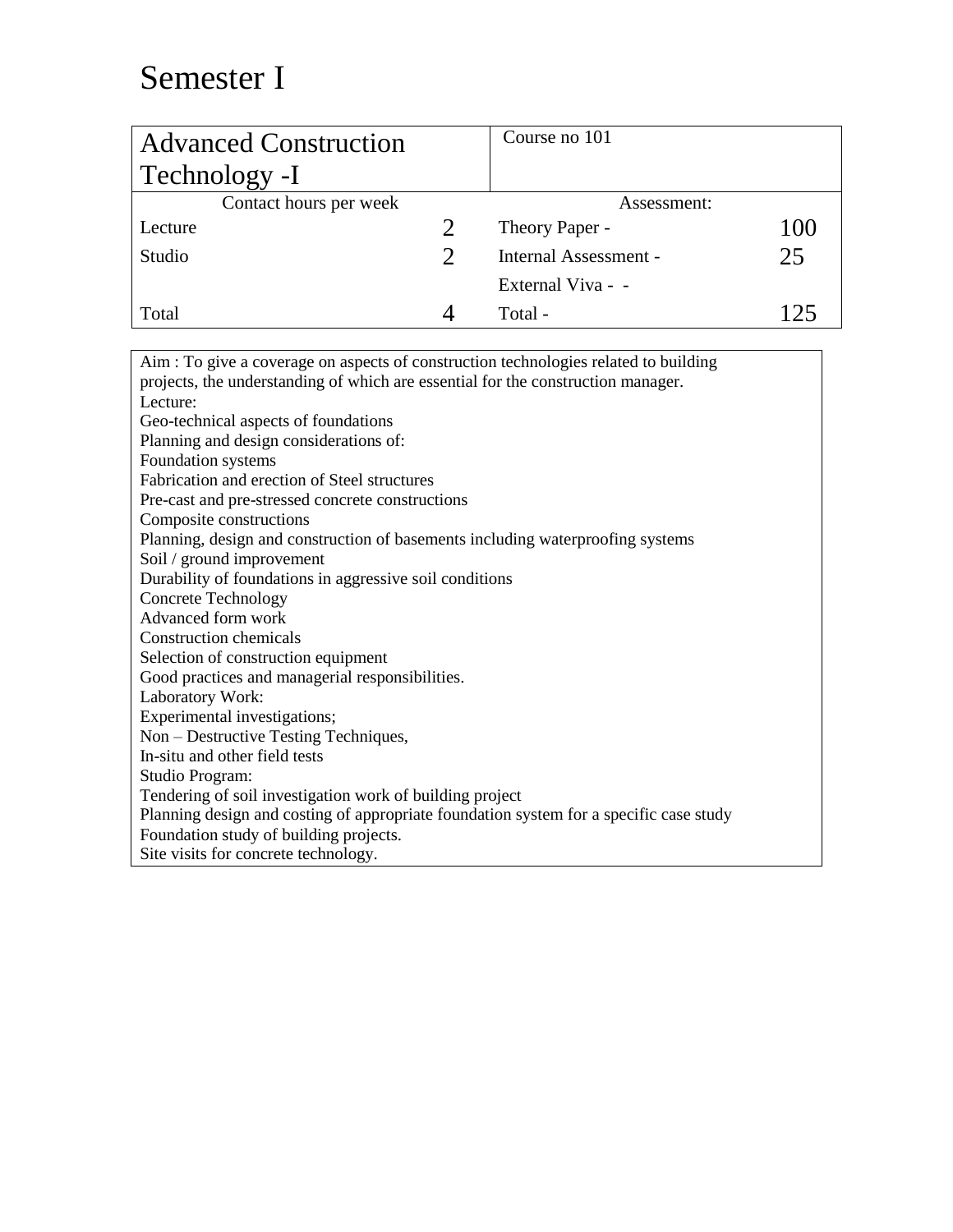| <b>Research Methodology</b> | Course no 102         |  |
|-----------------------------|-----------------------|--|
| Contact hours per week      | Assessment:           |  |
| Lecture                     | Theory Paper -        |  |
| Studio                      | Internal Assessment - |  |
|                             | External Viva - -     |  |
| Total                       | Total -               |  |

### **Course outline**

- $\triangleright$  Research area identification , Hypothesis of research topic
- Literature sourcing and search, compilation and inference drawing
- $\triangleright$  Aim and objective definition
- $\triangleright$  Formulation of methodology
- $\triangleright$  Field study planning, survey data collection, analysis and result presentation
- $\triangleright$  Research study validation
- $\triangleright$  Discussion of findings of research findings
- $\triangleright$  Study conclusion and recommendation formulations.

Students are required to take any minor topic for research and carry out research using various tools.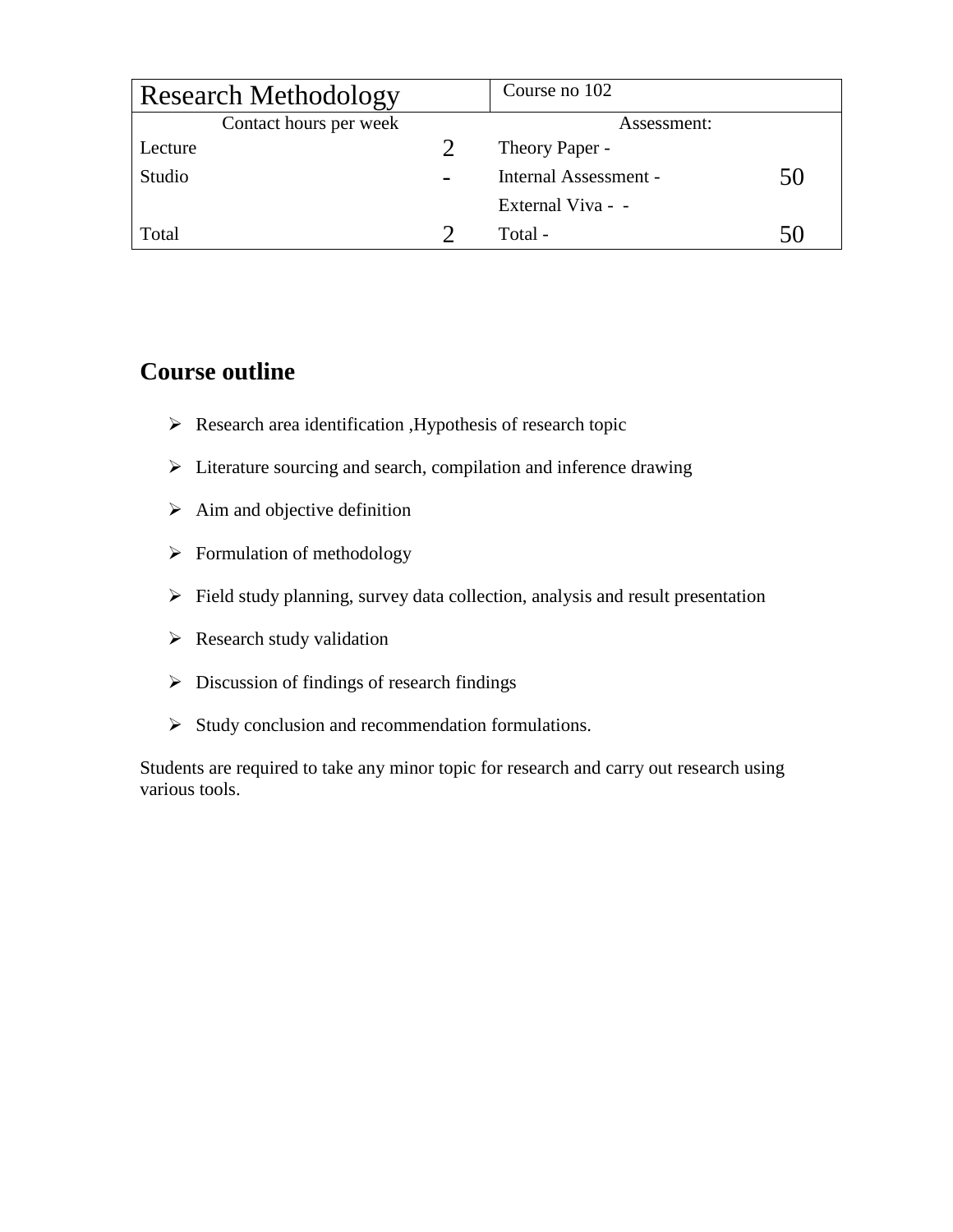| <b>Project Management -I</b> | Course no 103         |     |
|------------------------------|-----------------------|-----|
| Contact hours per week       | Assessment:           |     |
| Lecture                      | Theory Paper -        | 100 |
| Studio                       | Internal Assessment - | 75  |
|                              | External Viva - -     | 75  |
| Total                        | Total -               | 251 |

- $\triangleright$  Aim: To disseminate the application of Project Management in various phases of project embracing processes including Scope management, Time management, Cost management,
- $\triangleright$  Communication and Integration management.
- > Lecture:
- $\triangleright$  Principles and Practices of Construction Management
- $\triangleright$  Project organizations
- $\triangleright$  Work Break down Structure (W.B.S.)
- $\triangleright$  Time scheduling techniques
- $\triangleright$  Resource Management and scheduling techniques
- > Material Management:
- $\triangleright$  Time cost Analysis
- $\triangleright$  Introduction to the management information systems (MIS)
- Computer Application in Project Management
- $\triangleright$  Studio Exercises
- $\triangleright$  Familiarization with the building projects
- $\triangleright$  Conceptualize Construction Logic
- $\triangleright$  Work breakdown Structure
- $\triangleright$  Aim: To impart process knowledge for undertaking research studies. 6
- $\triangleright$  Identification of activities, Milestones and construction sequencing
- $\triangleright$  Calculation of quantities, cost and productivity data
- > Time calculation of AON-PERT Network.
- $\triangleright$  Cost on Time Graph and Crashing.
- Resource Histograms and Resource Leveling.
- $\triangleright$  Introduction of the software HRM
- $\triangleright$  STUDIO in 100sqm live project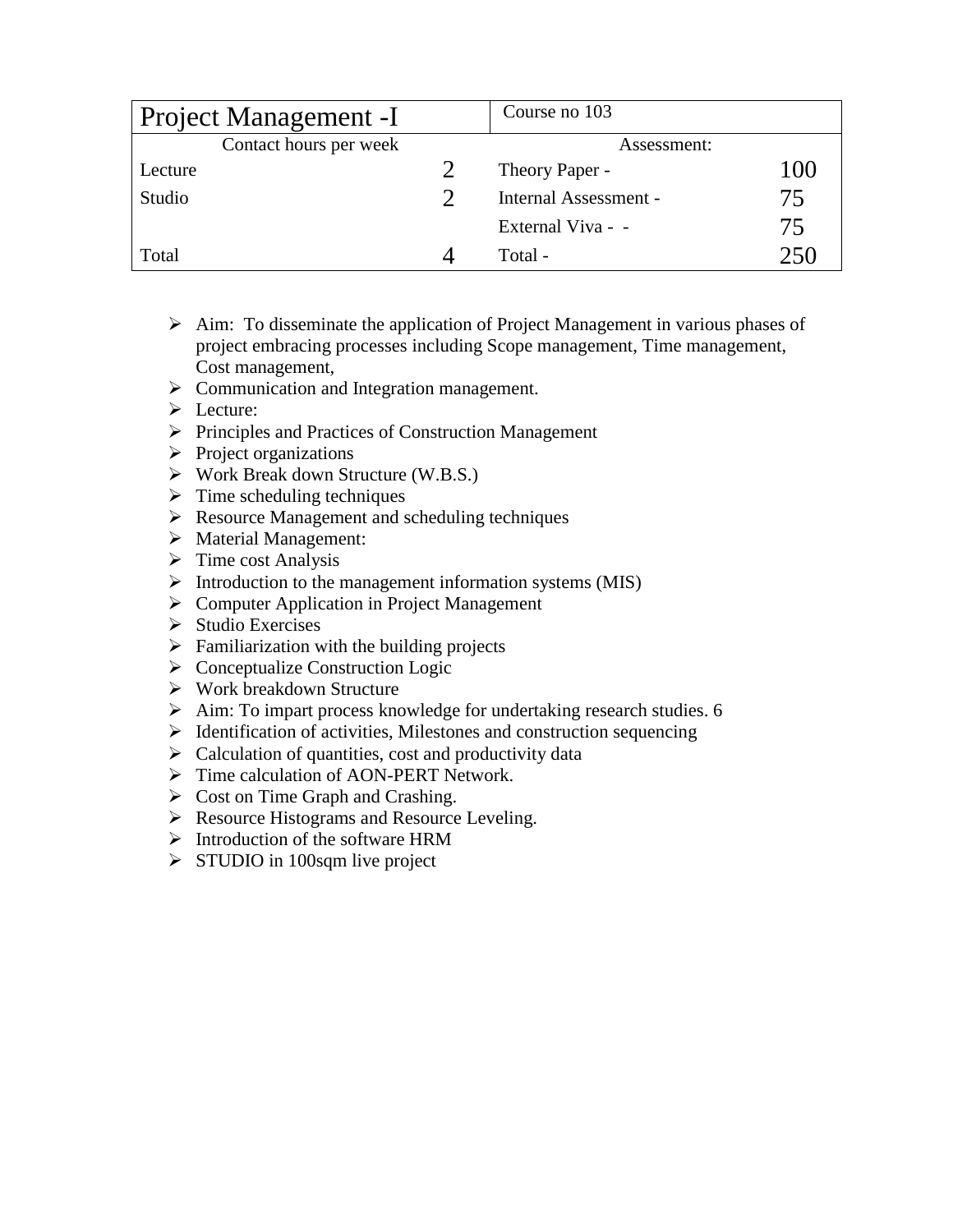| <b>Project Resource management</b> | Course no 104               |
|------------------------------------|-----------------------------|
| Contact hours per week             | Assessment:                 |
| Lecture                            | Theory Paper -              |
| Studio                             | Internal Assessment -<br>50 |
|                                    | 50<br>External Viva - -     |
| Total                              | Total -<br>I ( ) (          |

Aim: the main objective of the subject is to impart and train rigorously the students for various resources involved in project viz materials, manpower, equipment and their planning and management.

HRM Concepts of organizational and individual behavior; Perception and attitudes; Motivation concepts and processes; Group behavior and teams; Communication process and information management; Conflict management; Leadership; Nature of organizations; Organizational development; Principles of organization structure; Human resource policies & practices; Selection, training and assessment; Performance Appraisal; Training need assessment and dissemination of training; Participative management; HRM trends; Philosophies of values, morals and ethics; Societal responsibilities and good citizenry. Good practices and managerialresponsibilities. Manpower estimation for company and for projects. Methods and procedures of estimation at the tender stage and detailed work out at execution stage, risk due to lead time under of over manning. Understanding workers and supervisors in their socio-cultural milieu. Flex i labour force, flex i wage and flex i work. Methods of recruitment, selection, placement, training, financial compensation discipline, separation etc in employing and retaining engineers , managers. Personnel office at the head office and at the project site. Role, its functions, status, and relationship with other departments. Personnel office records and procedures. Grievances handling and inquiry procedure.

#### Materials management:

Study of various new and emerging building materials with regards to composition, physical and chemical properties and characteristics, durability and performance requirements, inspection and testing procedures, construction specifications and working details. Study of 7 performance of new materials in live case studies. Exposure to various provisions of Bureau of Indian Standards and other national standards like British standards, ASTM standards etc Good practices and managerial responsibilities.

Material handling at site, inventory management, ABC analysis of materials for procurement.

#### Machinery Management

Importance and role in construction, various types of machinery used in construction, earth moving, pile driving, road construction, concrete placing, materials handling, off site and on site fabrication and repairs, mechanical and electrical equipment installation, tunneling, etc. their techniques, performance characteristics in relation to the jobs in hand.

Equipment hire – purchase, their depreciation, salvage value calculation and planning for the equipments for a given project.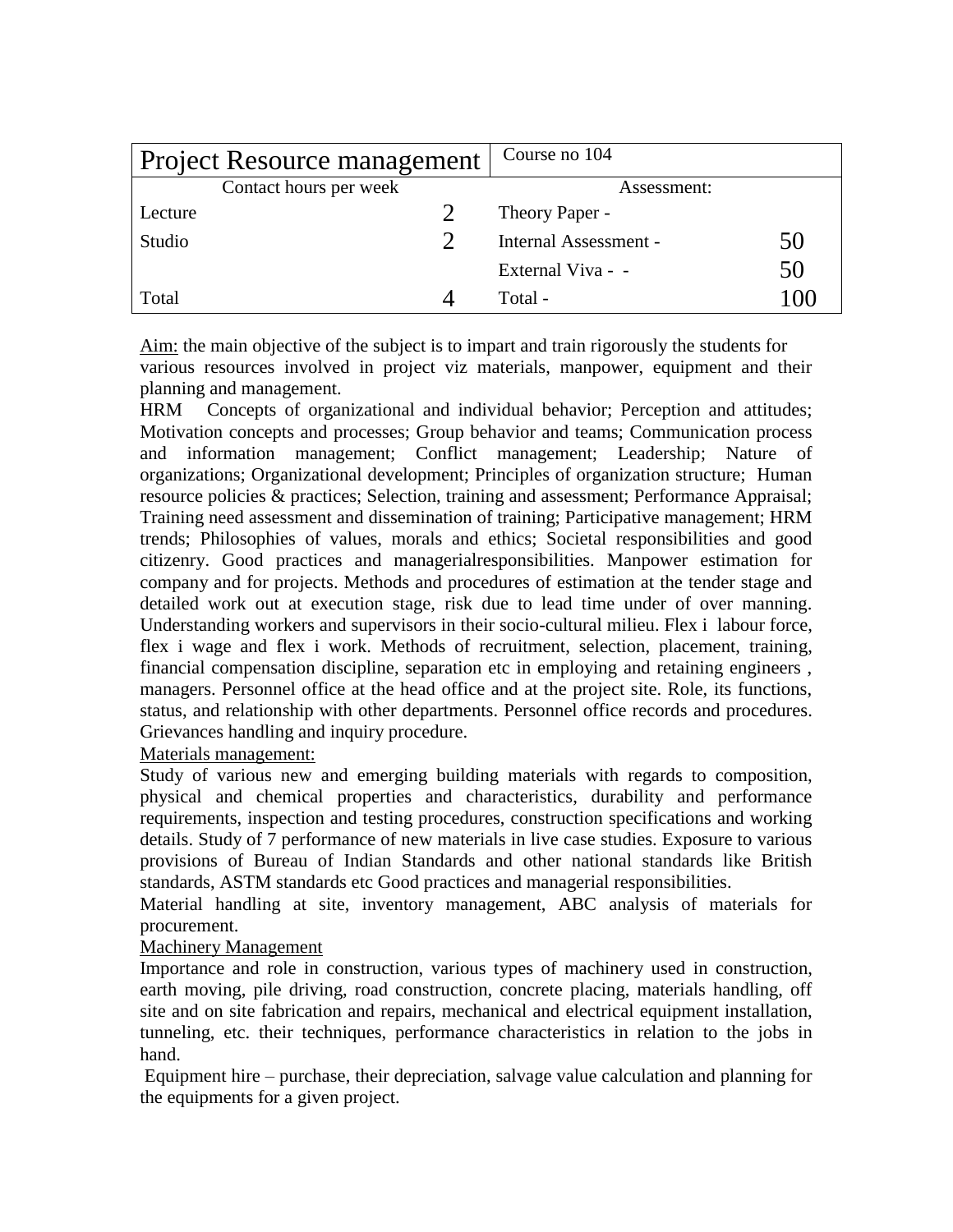| Information Technology In | Course no 105         |    |
|---------------------------|-----------------------|----|
| Construction              |                       |    |
| Contact hours per week    | Assessment:           |    |
| Lecture                   | Theory Paper -        |    |
| Studio                    | Internal Assessment - | 50 |
|                           | External Viva - -     |    |
| Total                     | Total -               |    |

Aim: To familiarise basic computer concepts, operating systems, application software and usage in construction

Lecture:

Computers : Concepts & Hardware

Microsoft Windows

Application Software's - Concepts & Application

Networking and Telecommunications

Project Management Applications

Project Management Software's

System approach to Project Management

Emerging Areas In Information Technology - Application In Construction

Studio Programme:

Studio exercises are suitably planned to illustrate the concepts and applications on model case studies and problems with hands on experience on computers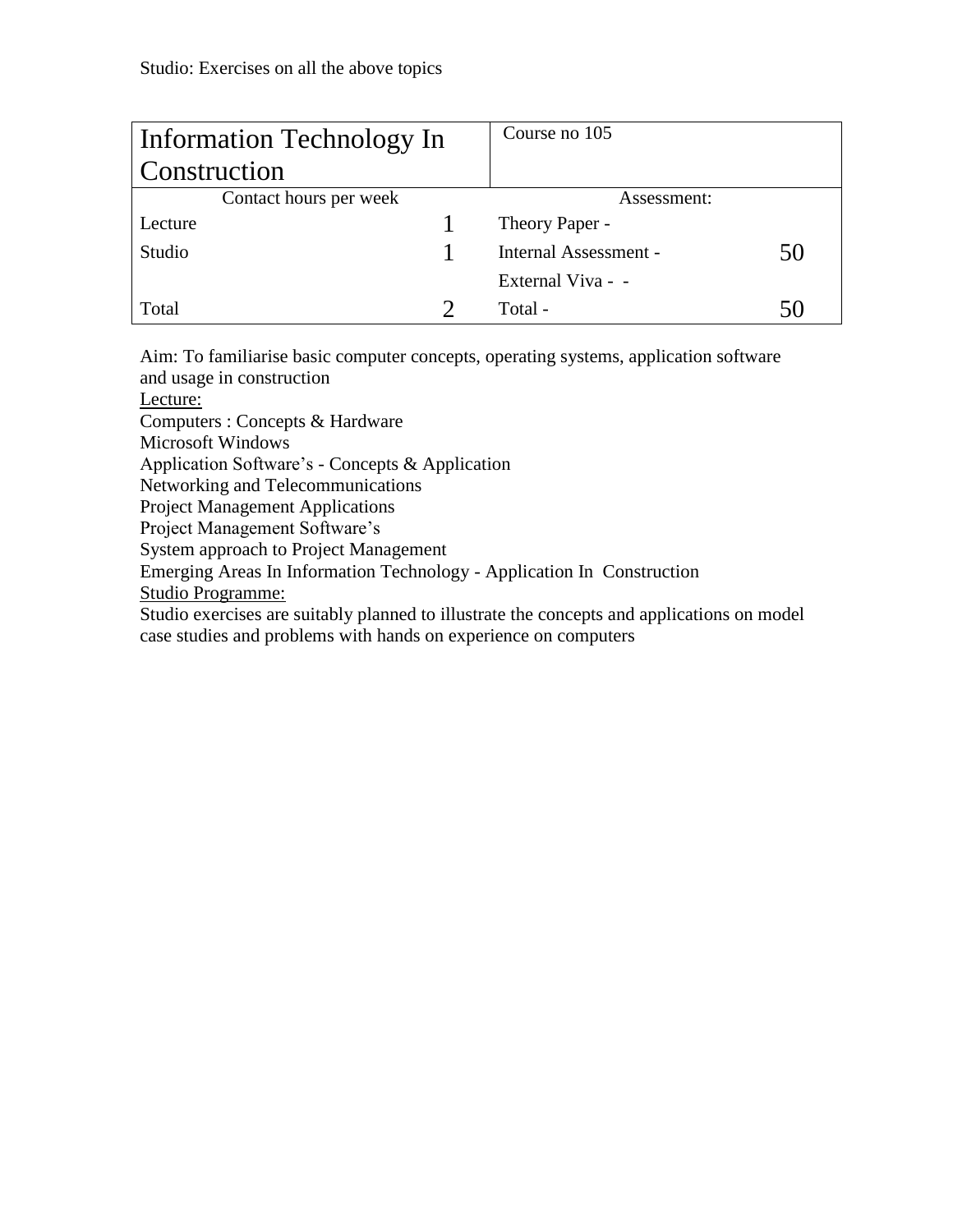|         | <b>Advanced Building Services</b> | Course no 106         |        |
|---------|-----------------------------------|-----------------------|--------|
|         | Contact hours per week            | Assessment:           |        |
| Lecture |                                   | Theory Paper -        |        |
| Studio  |                                   | Internal Assessment - | 50     |
|         |                                   | External Viva - -     | 50     |
| Total   |                                   | Total -               | l ( )( |

Aim: To provide exposure to planning, design and execution aspects of building services for

effective co-ordination during pre-construction and construction phase of projects

Water and Waste Management Services and Systems

Water Management Water quality and quantity assessment

Water supply system components (hot & cold) Cold water supply system

Hot water supply system System Selection & Economics

Waste Management Soil and waste quantity calculation

Soil and waste system components

Soil and waste system

Rain water drainage

Solid waste disposal Heating Ventilation and Air-conditioning

Refrigeration Cycle Heating & cooling system components & installation

Air-conditioning System Types Direct Expansion units

Package units Central chilled water systems Ventilation Systems

Selection Criteria

Electrical Services

Electrical System Components

Power Requirement for Buildings

Sub-station installations

High-tension (HT) switch gear

**Transformers** 

HT & low-tension (LT) panels

Capacitors & power factor maintenance

Types of electrical conductors

LT distribution system

Protection devices Low voltage systems

Emergency Power Supply 9

Co-ordination of Services

Operation, Maintenance and Planning for Retrofitting of Services Systems

Specialized Services

Medical Gases

Steam Supply

Laundry Services Kitchen Equipment's & Planning

Integrated Building Management System

Studio program: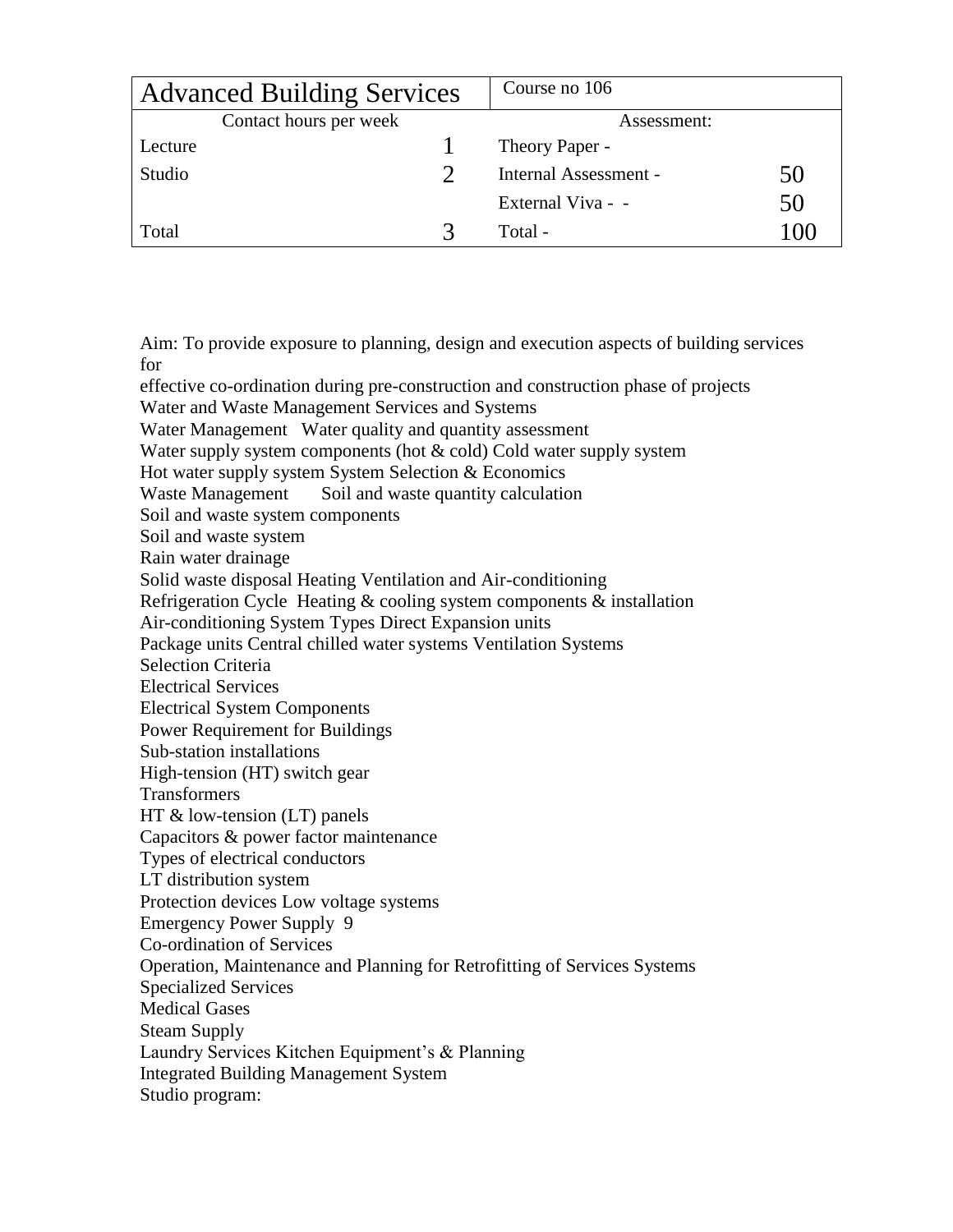Related to planning of the internal services and preparation of schematic diagrams and details.

| <b>System Analysis And</b> | Course no                    |     |
|----------------------------|------------------------------|-----|
| <b>Operation Research</b>  |                              |     |
| Contact hours per week     | Assessment:                  |     |
| Lecture                    | Theory Paper -               | 100 |
| Studio                     | <b>Internal Assessment -</b> | 25  |
|                            | External Viva - -            |     |
| Total                      | Total -                      |     |

• Decision Theories - decision analysis & decision making methods, Categorization analysis

• Concept of Operations Research :

Definitions, Concept of models, modelling steps and limitations.

• Queuing theory:

 Single channel finite/infinite Queuing models, Fixation of optimum service rate and optimum number of facilities.

• Simulation:

Concepts, Discrete event simulation approach.

• 9.6 Linear programming:

Formulation, Simplex approach for solving problems, duality theory and economic interpretations, Sensitivity Analysis.

• Inventory Models :

Concepts, EOQ Models, EBS Models, Models with backorders, Cases of discounts and Anticipated price increase.

• Replacement Models :

Concepts, Replacement models with no inflation and inflation cases, Group replacement models.

- Game Theory
- Transportation & Assignment problems
- Treatment of data & information structures for computer applications

Demand Analysis 10

- Fuzzy Sets concepts & applications
- Goal Programming
- Geometric Programming 11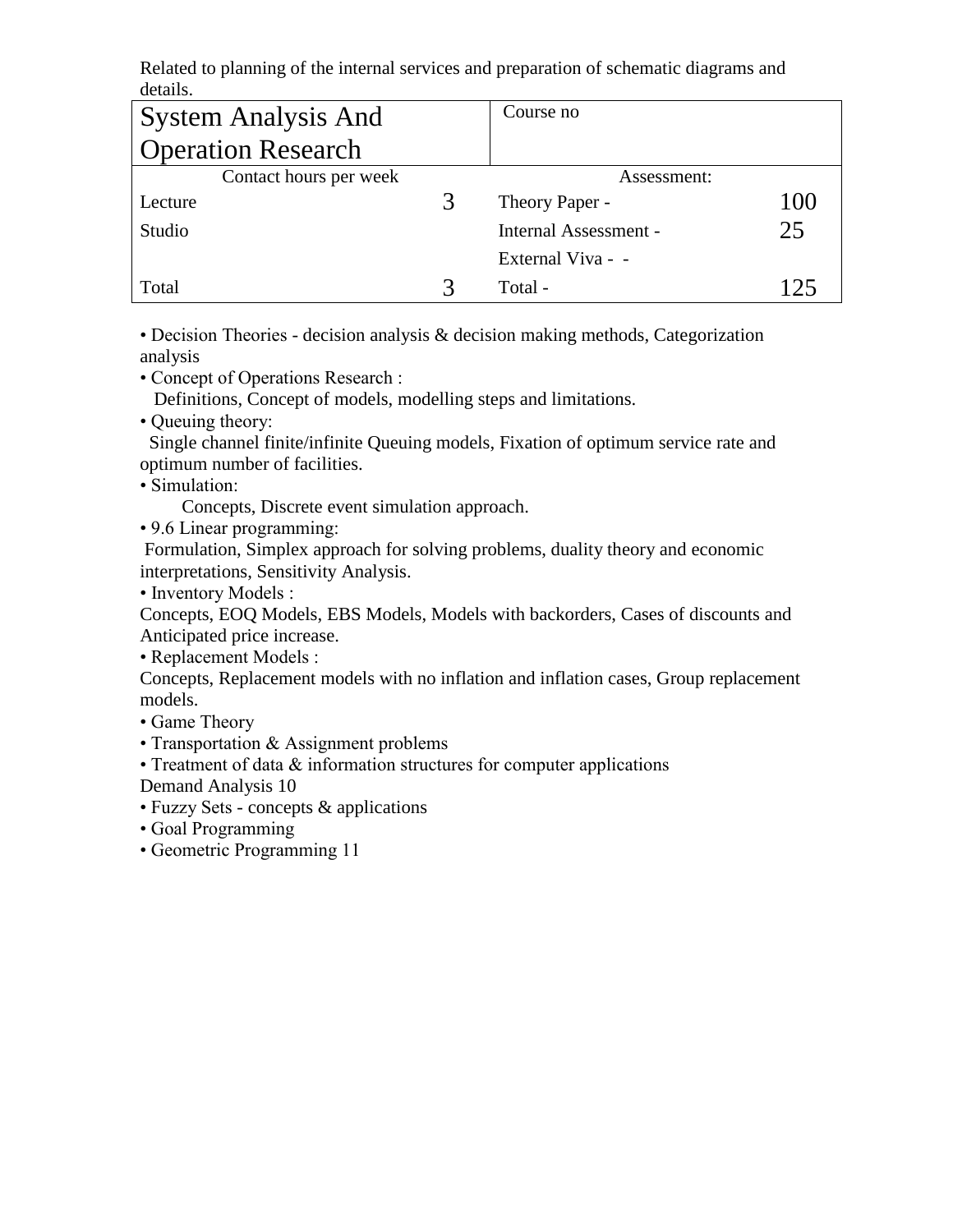## Semester II

| Advanced construction  |               | Course no 201         |     |
|------------------------|---------------|-----------------------|-----|
| technology-II          |               |                       |     |
| Contact hours per week |               | Assessment:           |     |
| Lecture                | $\mathcal{D}$ | Theory Paper -        | 100 |
| Studio                 | $\mathcal{D}$ | Internal Assessment - | 25  |
|                        |               | External Viva - -     |     |
| Total                  |               | Total -               | 125 |

Study of structural requirements of buildings, various structural systems for multi-story ed reinforced concrete buildings and their planning and design considerations including cost economics. Earthquake and wind resistant design and detailing of buildings including the relevant coda l provisions. Planning and design for durability of structures, large span structures. Basic concept of computer aided structural analysis and design process. Design and detailing of structural elements including introduction to limit state design concepts. Coordination aspects between structural systems and architectural and building services system.

••• Introduction to civil engineering structures based on functional utility, materials of construction, structural forms and methods of construction. Classification of building structural forms; load bearing structure, framed structures, spatial structures and composite structures.

• Structural requirement of buildings

Detailed consideration on strength, stability, stiffness, and ductility requirement of buildings. Durability of structures; planning, design and detailing, construction and maintenance aspects.

• Assessment f loads on structures; dead loads, imposed loads, and lateral loads (wind and earthquake load). B. I. S. Codal provisions on loading standards and load calculation procedures.

••• Structural systems for reinforced concrete multi-storied buildings.

••• Earthquake resistant design of buildings.

••• Structural systems for large span roofs; steel truss system, single and double layered tubular space frames, composite system with steel girders and R. C. C. slabs. The objective of the course is to introduce the structural system concepts and design processes methodology in relation to architectural and services systems of building projects.

These concepts will help in the selection of the appropriate structural systems and the broader understanding of the design process and structural detailing aspects which are essential for the design management professionals and construction managers. The course coverage includes the following: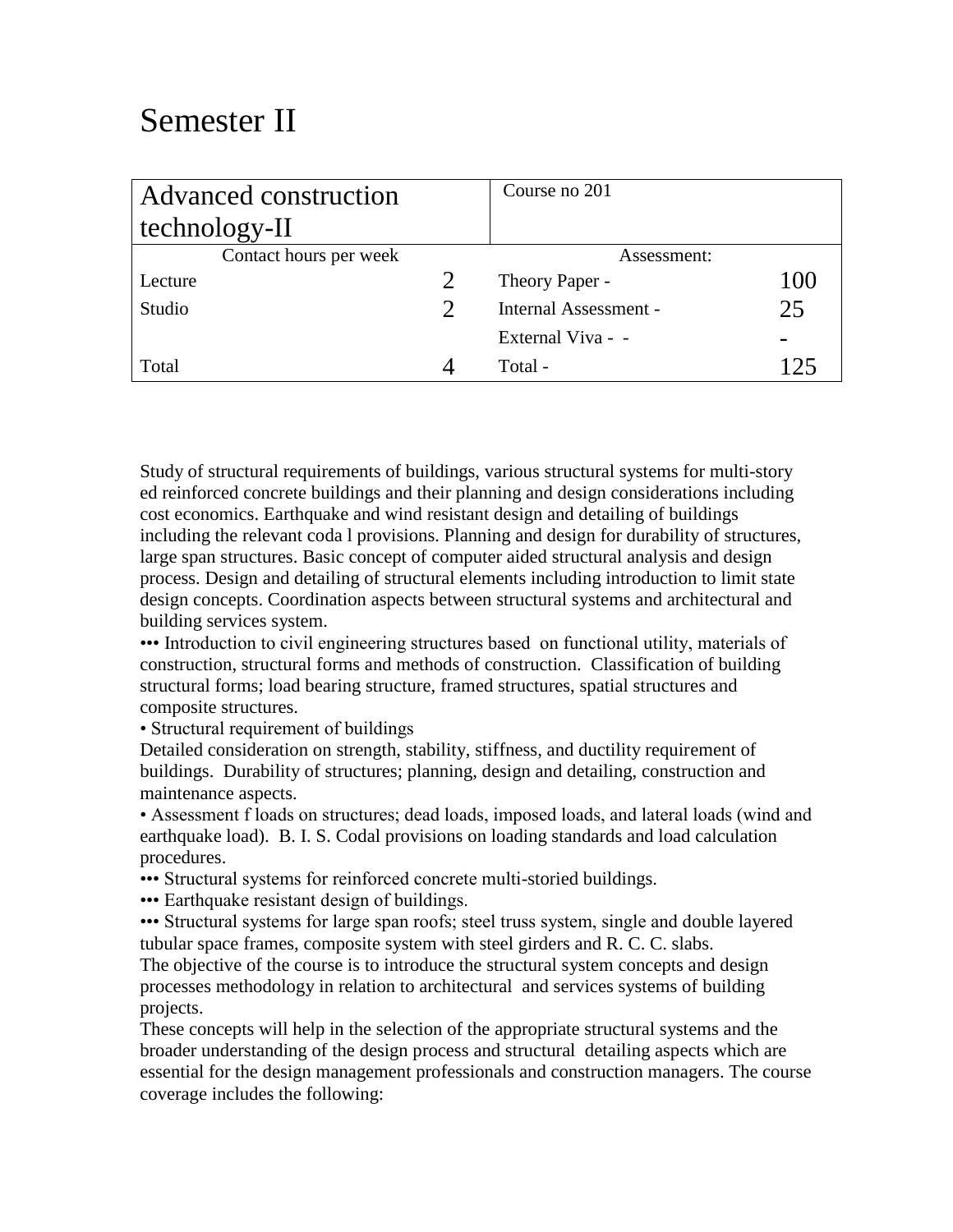Large span R. C. C. systems, grid floors, vir6endeel girder system, shell roofs and folded plate systems.

• Computer aided structural analysis and design.

••• Spatial structural system: Tension structures and other recent developments in the innovative structural system (case study).

• Structural systems for low cost construction and non-engineering constructions. Studio programs

••• For the selected building project with architectural inputs (drawings) selection of appropriate structural systems with position of joints, type of floor systems, and framing systems. Preliminary sizing of structural members and preparation of floor wise structural arrangement drawings. Working out the quantities of concrete, steel, and form work and assessment of approximate cost of the structural components of the building.

• Assessment of vertical loads (dead loads and live loads) on structural members and Calculation of earthquake loads and wind loads. Understanding of a three-dimensional structural analysis and design software and structural modelling and preparation of input data for the case study project. Running of the software and obtaining outputs and interpreting of the results. Preparation of a typical detailing of structural members (slabs, beams and columns) as per local codal requirements.

••• Appraisal study of structural systems of real life major building projects. Site visits to such building projects and prepare structural system appraisal report with structural system / arrangement drawings.

••• Study of literature on innovative structural systems in buildings and making presentations and reports.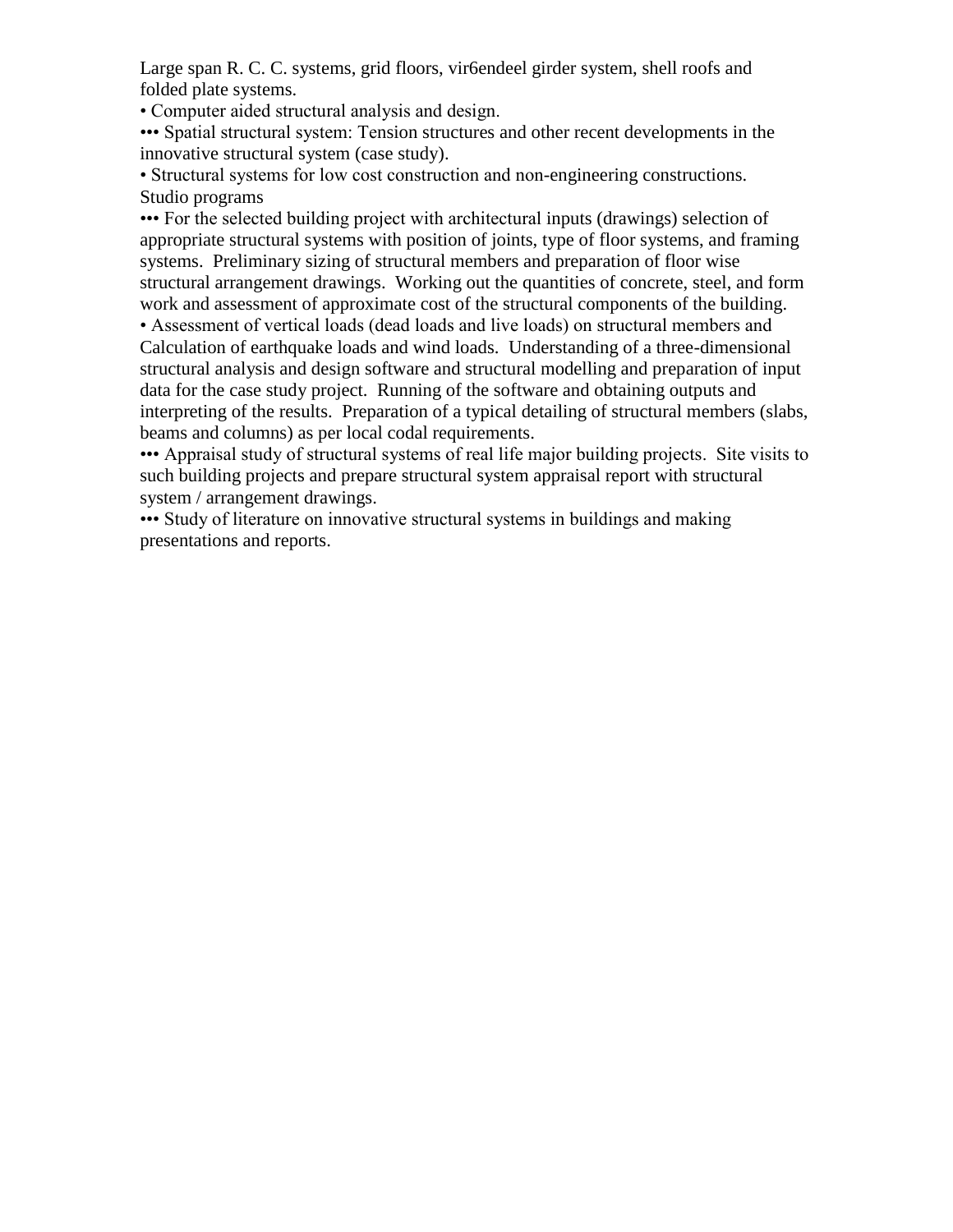| Project Management -II | Course no 202         |     |
|------------------------|-----------------------|-----|
| Contact hours per week | Assessment:           |     |
| Lecture                | Theory Paper -        | 100 |
| Studio                 | Internal Assessment - | 75  |
|                        | External Viva - -     | 75  |
| Total                  | Total -               | 250 |

The intent of the course is to disseminate about the application of project management during the pre construction phase of a project life cycle such as initiation, feasibility, outline scheme design detailed design phases and bid and award phases of a project. The introductory aspects of Contract Management such as types of contracts, merits and demerits of contract types, understanding of contract conditions, procurement planning

etc will be disseminated. Good practices and managerial responsibilities.

Project feasibility & Detailed project report

Intent: To make student aware of the feasibility study and various project reports and formats.

Contract management

Intent: To help the student to understand the introductory aspects of contract management Construction Specifications

Objective: To write the specifications for the various items of work. Estimation  $\&$ Valuation for building projects

Intent: To acquaint the students in the area of estimation, which is an essential aspect of contract management.

Value Management

Intent: To Acquaint the students with overall idea about value managementBuilding design process & design review

Intent: To acquaint the students with building design related aspects Management of the pre – construction phase

Risk Management

Intent: To acquaint the student with management of associated risks in construction projects

Site management

STUDIO EXERCISES

- Plinth Area Estimate
- Specifications Detailed Estimate
- Item Nomenclature Quantity Estimation
- Analysis of Rates and Bill of Quantities Project Specifics
- General Conditions of Contract

The application of management processes such as Scope management, Cost management, Risk management, Communication management and Time managementduring the pre construction phase will be disseminated. Some of the major techniques to be discussed are Value engineering, Quality Function Deployment, Cost benefit analysis, Brain

Storming, Parametric Modeling, Risk Identification, Quantification and Response Etc. 14

• Special Conditions of Contract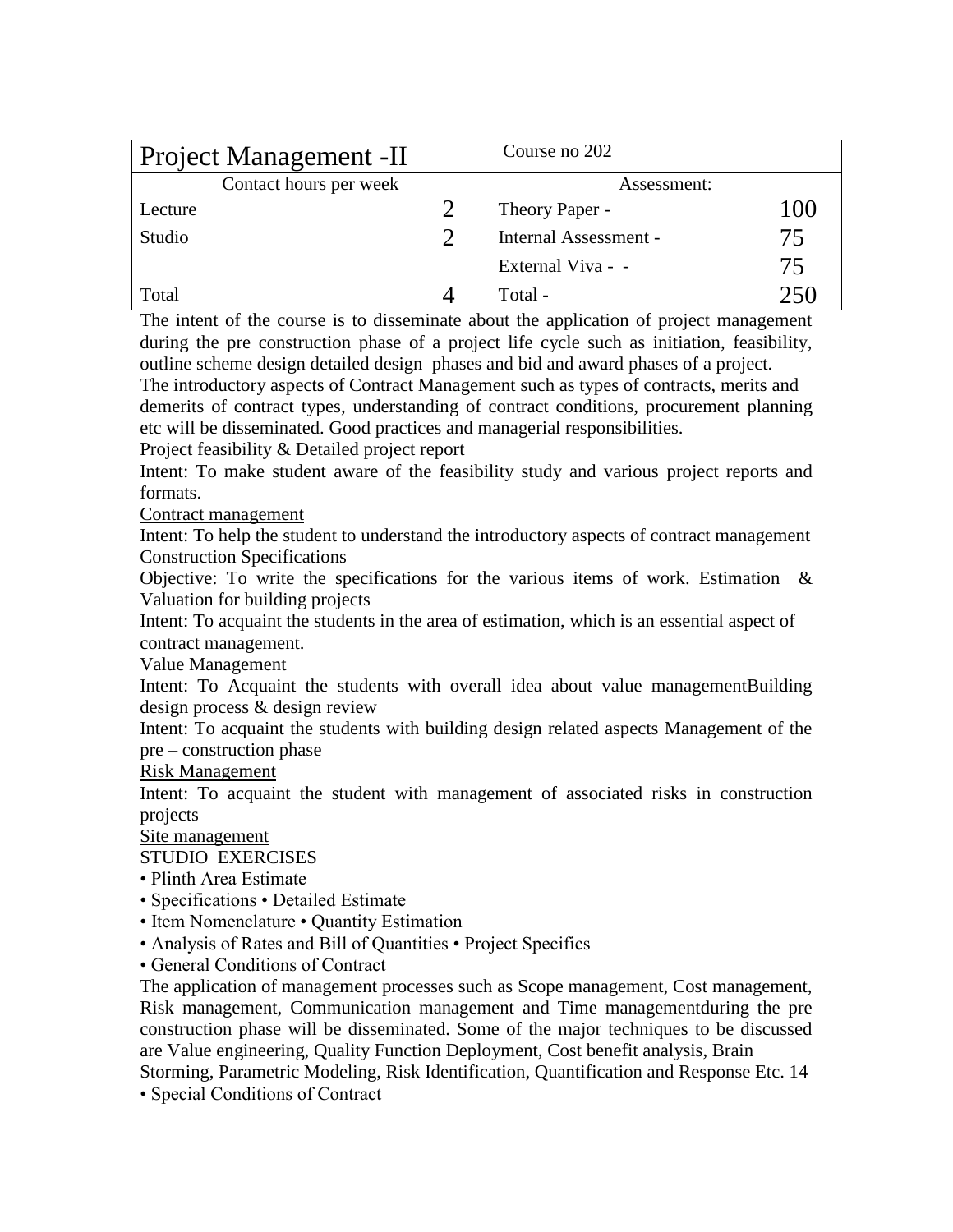| Business development $\&$ | Course no 203         |    |
|---------------------------|-----------------------|----|
| <b>Project marketing</b>  |                       |    |
| Contact hours per week    | Assessment:           |    |
| Lecture                   | Theory Paper -        |    |
| Studio                    | Internal Assessment - | 50 |
|                           | External Viva - -     | 50 |
| Total                     | Total -               |    |

• Objective: The purpose of this course is to develop an understanding of the basic concepts of Marketing and acquire skills to develop necessary product, pricing, distribution and promotion strategies for marketing of product and services. Contents:

• INTRODUCTION: Nature and Role of Marketing, the Marketing Concept, Marketing Environment, Market Mix, Marketing Planning.

• MARKET SEGMENTATION, TARGETING AND MEASUREMENT: Market Segmentation, Market Targeting, Market Measurement and Forecasting, Marketing Research and Information System.

• BUYER BEHAVIOUR: Meaning and Importance, Determinants and Consumer Behaviour, Buying Decision Process, Industrial Buyer Behaviour.

• PRODUCT DECISIONS: Product Life Cycle, Product Mix Strategies, Branding and Packaging Decisions, New product Development, Consumer Adoption Process.

• PRICING DECISIONS: Pricing Objectives, Price Determinants, Pricing Methods, Pricing Policies and Strategies.

• MANAGING DISTRIBUTION FUNCTION: Nature and importance of Distribution Channels, Patterns of Distribution Channels, Determinants of Channel Design, Determining Intensity of Distribution, Selecting Motivating and Evaluating Channel Members, Physical Distribution Task and Approaches.

• PROMOTION DECISIONS: Marketing Communication Process, Promotion Mix and its Determinants Role of Advertising, Sales Promotion and Personal Selling; Promotion Budget.

• GLOBAL MARKETING: Reasons underlying International Business, Distinction between Global and Domestic Marketing, Institutional and Policy Framework, Procedural Aspects, Regional Economic Groupings.

• CONTEMPORARY ISSUES: Direct Marketing, Customer Service, Rural Marketing, Marketing of Services, Consumer Protection.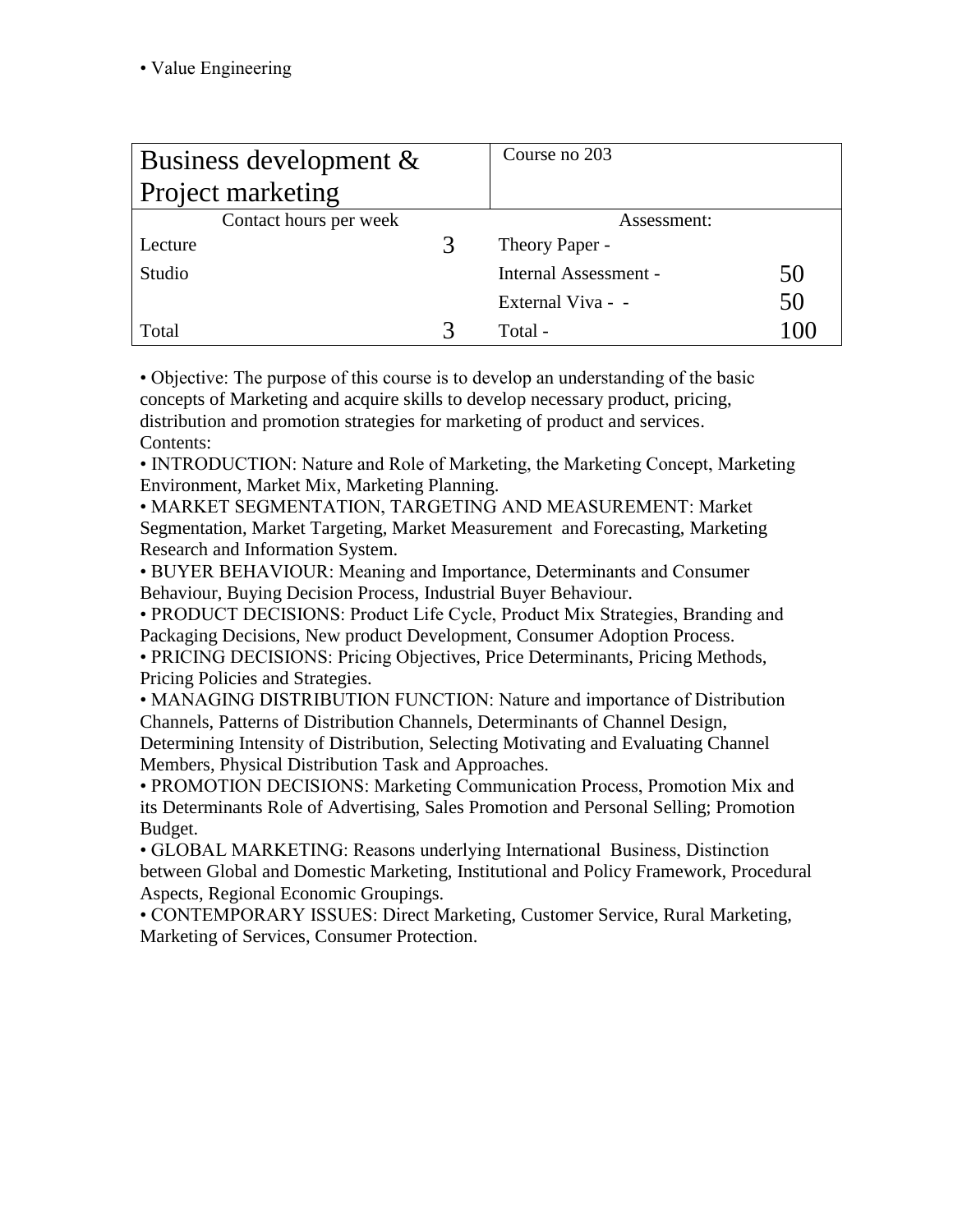| <b>Project finance Management</b> | Course no 203         |     |
|-----------------------------------|-----------------------|-----|
| Contact hours per week            | Assessment:           |     |
| Lecture                           | Theory Paper -        | 100 |
| Studio                            | Internal Assessment - | 25  |
|                                   | External Viva - -     |     |
| Total                             | Total -               |     |

Introduction to financial management

The objective of the course to familiarize the fundamentals of financial management concepts and their applications in the various phases of the project cycle of construction projects. The course also aims to provide a basic knowledge to carryout the financial feasibility of projects, selection of building systems and equipment's, evaluation of project investment decisions.

The course coverage includes the various topics of financial management; time value of money, taxation, depreciation and inflation, capital budgeting techniques, management of working capital, cash flow forecasting and cash flow management of projects, understanding and analysis of financial statements through ratio analysis. National and construction sector economics, financial accounting and budgeting. Forms of business organization, joint ventures, consortium's and international finance, financial institutions in India and their project financing norms and procedures. Financial management aspects of international projects are other areas of coverage of the course. Realm and scope of financial management; Issues in Financial management of construction Projects and construction companies.

Financial institutions in India; Various financial institutions (IDBI, ICICI,

IFCI, etc.), Frame work and functions, Polices and norms, Financial procedures, Appraisal methods and financial indictors,

Business Organisation, financial Institutions and Project Financing in India

Forms of business organisations: Sole proprietorship, partnership,

Private limited companies, public limited companies, Joint stock

companies, corporations

Long term financing methods; Money markets and capital market, Equity capital, debentures, Bonds, mutual funds, Suppliers credit, Government subsidies, Unsecured loansand deposits,

National and Construction Sector economics

National economics: Features and characteristics of Indian economy, liberalization of economy, wholesale price indices, consumer price indices, construction cost indices and inflation, G. D. P., management economics.

Construction sector economics: Construction economics and factors affecting construction sector. Role of construction industry in national economy, export, international contracts, concept of demand, supply and profit.

Financial accounting and budgeting.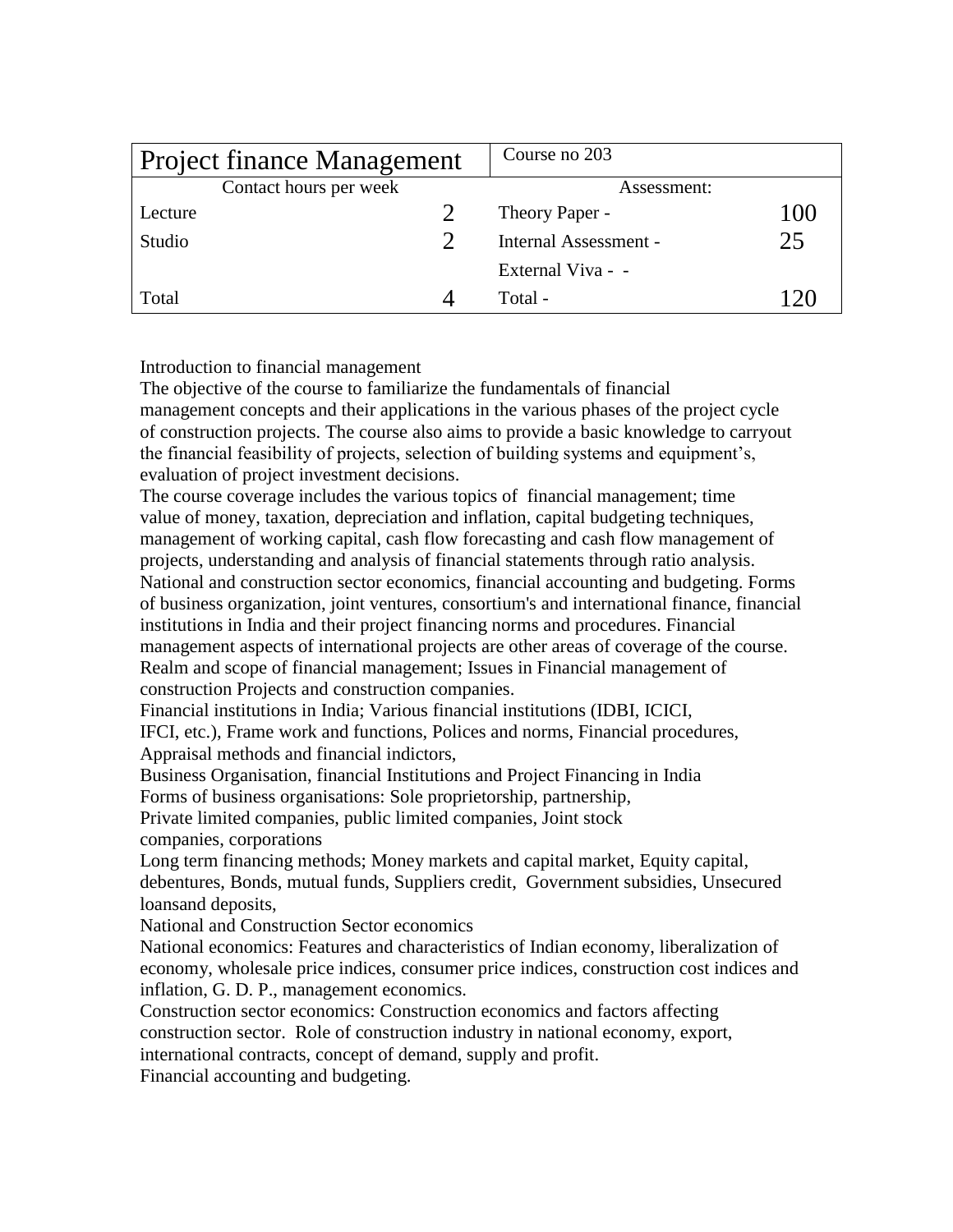Financial accounting: Generally accepted accounting principles (GAAP), Book keeping based on current A\/C principles, Various types of accounting and accounting procedures. Budgeting: Different types of budgets, Budgetary controls, Performance budgeting Time value of money, valuation, risks and returns.

Valuation of long-term securities: Book value/ Market value/ intrinsic value/ Liquidation value

Risk and return: Correlation between risk and return

Taxation, depreciation and inflation

Taxation: Corporate taxation under Indian laws, Taxes on profit / capital gains/ Capital Transfer, Tax planning and payment of tax, Tax incentive and tax policies

Depreciation; Common methods of depreciation, Standard depreciation values

(Buildings, Equipments), Economic life/ Salvage value/ Book value of assets

Inflation; Assessment for investment decisions

Time value of money; Simple and compound interest, Future value and

present value, Effective annual interest rate, Annuity / perpetuity, Amortizing

loans, Effective annual interest rates.

Financial analysis and planning

Understanding and analyzing financial statements; Statutory requirements for accounts and audit (Companies act), Construction and analysis of balance sheet, profit and loss account and fund flow statement.

Tools for financial analysis; Ratio analysis for financial conditions, Ratio analysis for financial Performance, Five basic types of financial ratios, (Liquidity, Leverage Coverage. Activity, Profitability), Case studies of Financial statements of Indian

companies Working capital management

Capital budgeting procedures and techniques

Project appraisal and selection process of independent projects; Traditional methods of appraisal, discounted cash flow methods.

STUDIO PROGRAMME:

Studio problems and exercises are designed to illustrate the practical applications of construction financial management with project case studies.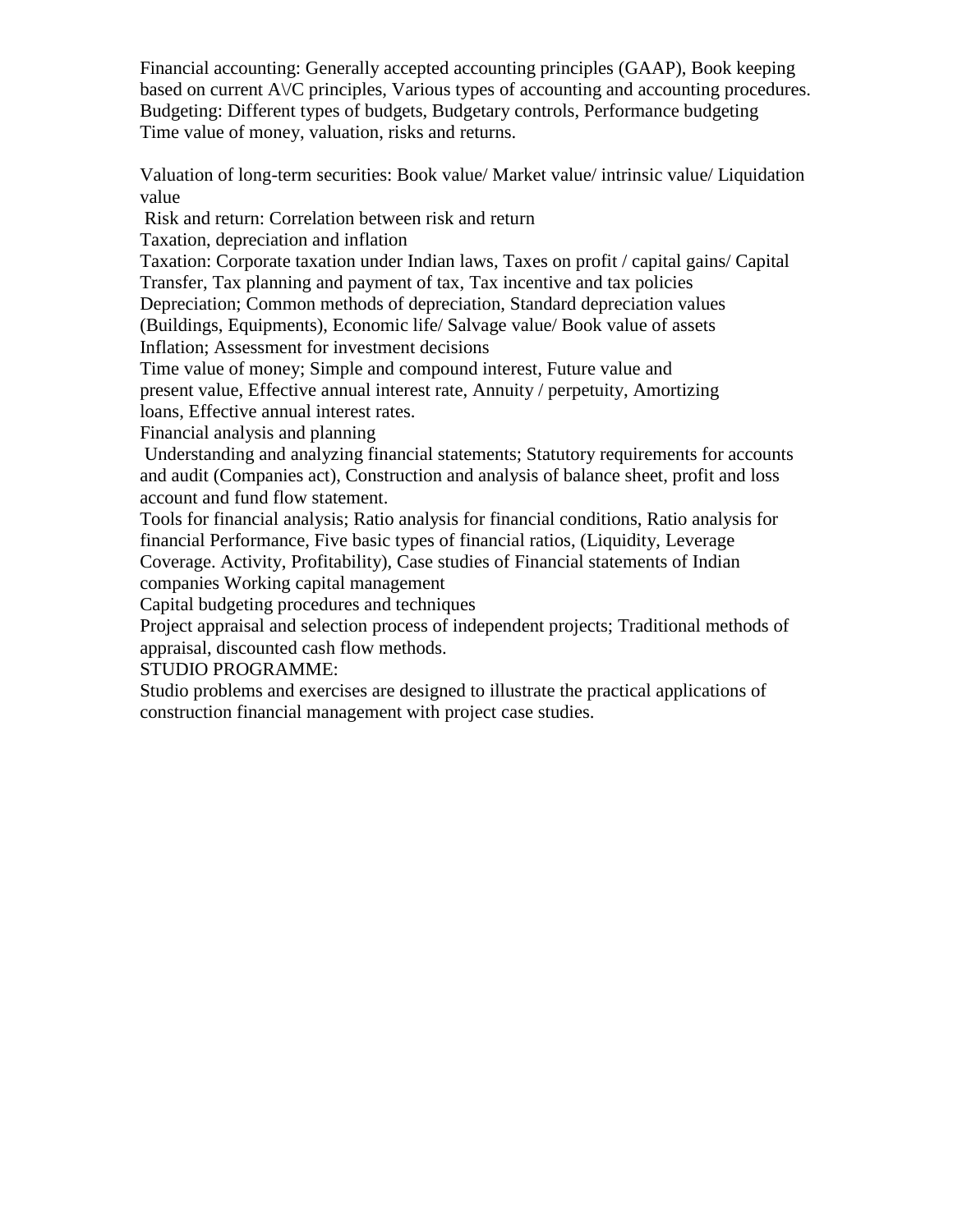| Management information | Course no 205         |    |
|------------------------|-----------------------|----|
| system                 |                       |    |
| Contact hours per week | Assessment:           |    |
| Lecture                | Theory paper          |    |
| Studio                 | Internal Assessment - | 50 |
|                        | External Viva - -     | 50 |
| Total                  | Total -               |    |

Course objective: To gain skills to develope Management information System at the corporate and for various functions of constructio management.

Course Content / Outline: Evaluation of information system technology.

Cash flow forecasting of projects. Prerequisites for cash flow forecasting, Preparations for cash flow statement, Use of S- curve, Composite cash flow statements (Multiple Projects), Cost of borrowing, Self financing contracts,

Definition and components of W. C, Cash management, Receivable management, Payable management, Inventory management, Estimating the requirements of W. C, Working capital management of construction companies

 Management information System : Definition ,Concept , Role an impact. System development , data processing and flow chart.

 Computer application , file design, DBM , data communication Documentation, System design specifications ,System analysis and design. Information processing technology : Data processing technology, communication technology distributed processing and emerging information technology .

 Development and implementation of MIS ; Long range plan , Management of quality, MIS factors of success and failure , impact of computer application.

Case studies of MIS at corporate and project level.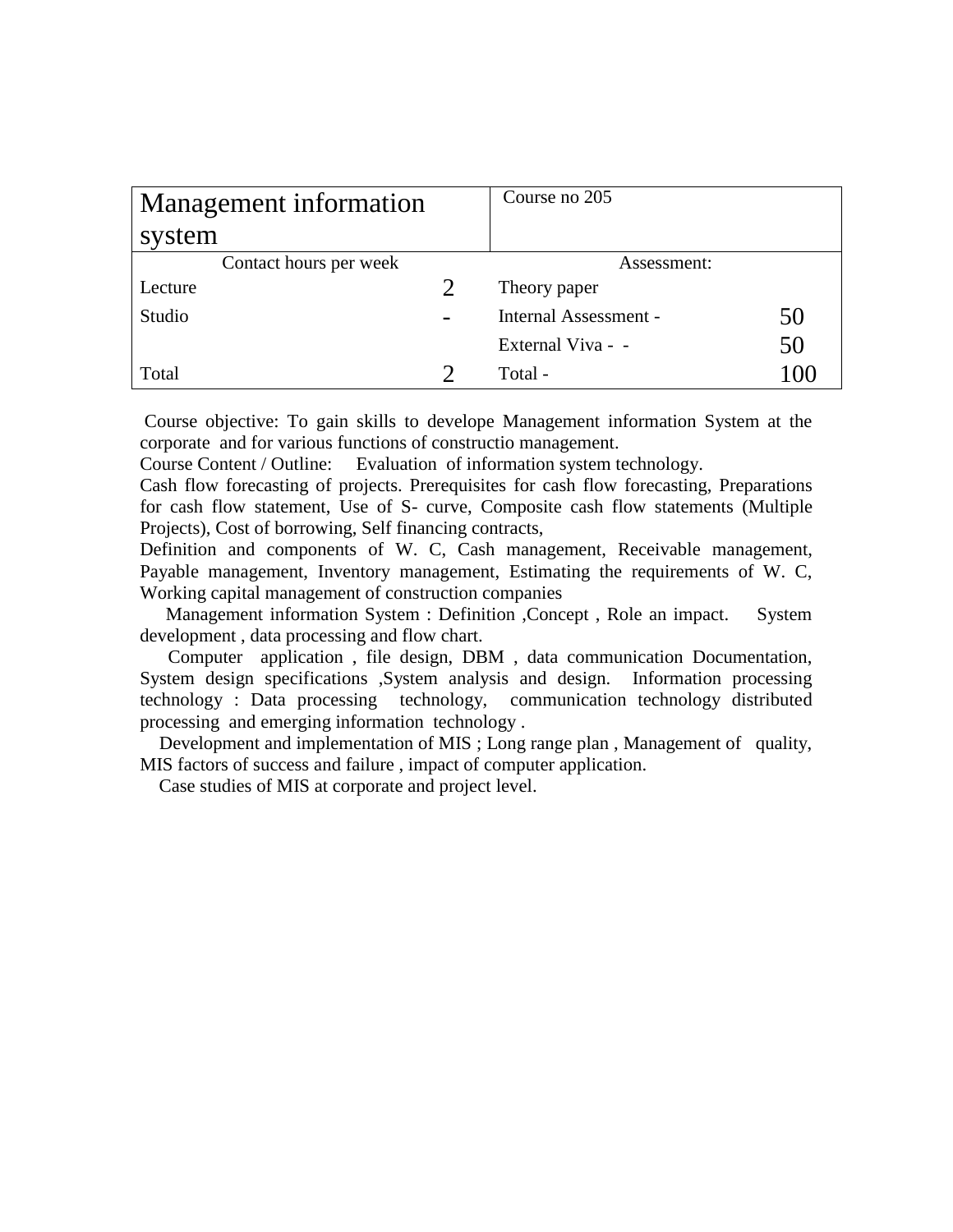| Infrastructure services and |   | Course no 206         |    |
|-----------------------------|---|-----------------------|----|
| management                  |   |                       |    |
| Contact hours per week      |   | Assessment:           |    |
| Lecture                     |   | Theory paper          |    |
| Studio                      | 3 | Internal Assessment - | 50 |
|                             |   | External Viva - -     | 50 |
| Total                       |   | Total -               |    |

Fire safety would include fire detection & alarm systems; fire protection systems; study of codes and standards. The electrical infrastructure services would cover substations, substation equipments, and power distribution systems, standby and alternate power supply system. The communications would cover CCTV system, telecommunication and related information technology based facilities. Coverage on civil infrastructure services for the residential and institutional complexes include planning, design, construction and maintenance of external development works such as water supply, sewerage, solid wastes, roads and storm water drainage, including raw water harvesting methods. Emphasis is also given for the management of design and construction co-ordination of these infrastructure services through project management techniques. Good practices and managerial responsibilities.

Fire safety services.

a) Introduction to fire safety: causes of fire, fire process, fire development and growth, fire loads, concepts of fire safety.

The objective of the course is to cover fire safety services and fire safety management in buildings and in the context of large residential and institutional complexes to cover the external electrical services communication system and civil infrastructure facilities. 19 b) Means of escape: Objectives, exits, travel distance, protected escape routes , refuge Signage etc.

c) Compartmentalization: objectives, compartment size, construction requirements, openings, external fire, spread, protection of equipment.

d) Structural fire protection: Objectives, performance of materials, requirements of building components.

e) Active fire safety systems: Fire detection, fire suppression, system reliability,.

f) Smoke control: Objectives smoke control, application of buildings, HVAC systems, and pressurization.

g) Fire safety standards: fire safety codes/ standards, fire test.

h) Fire fighting equipment, rescue, external access, fire fighting shafts and elevators.

i) Fire risk and assessment: fire hazard analysis, fire safety audits.

j) Fire safety management: fire safety management, fire safety, costs,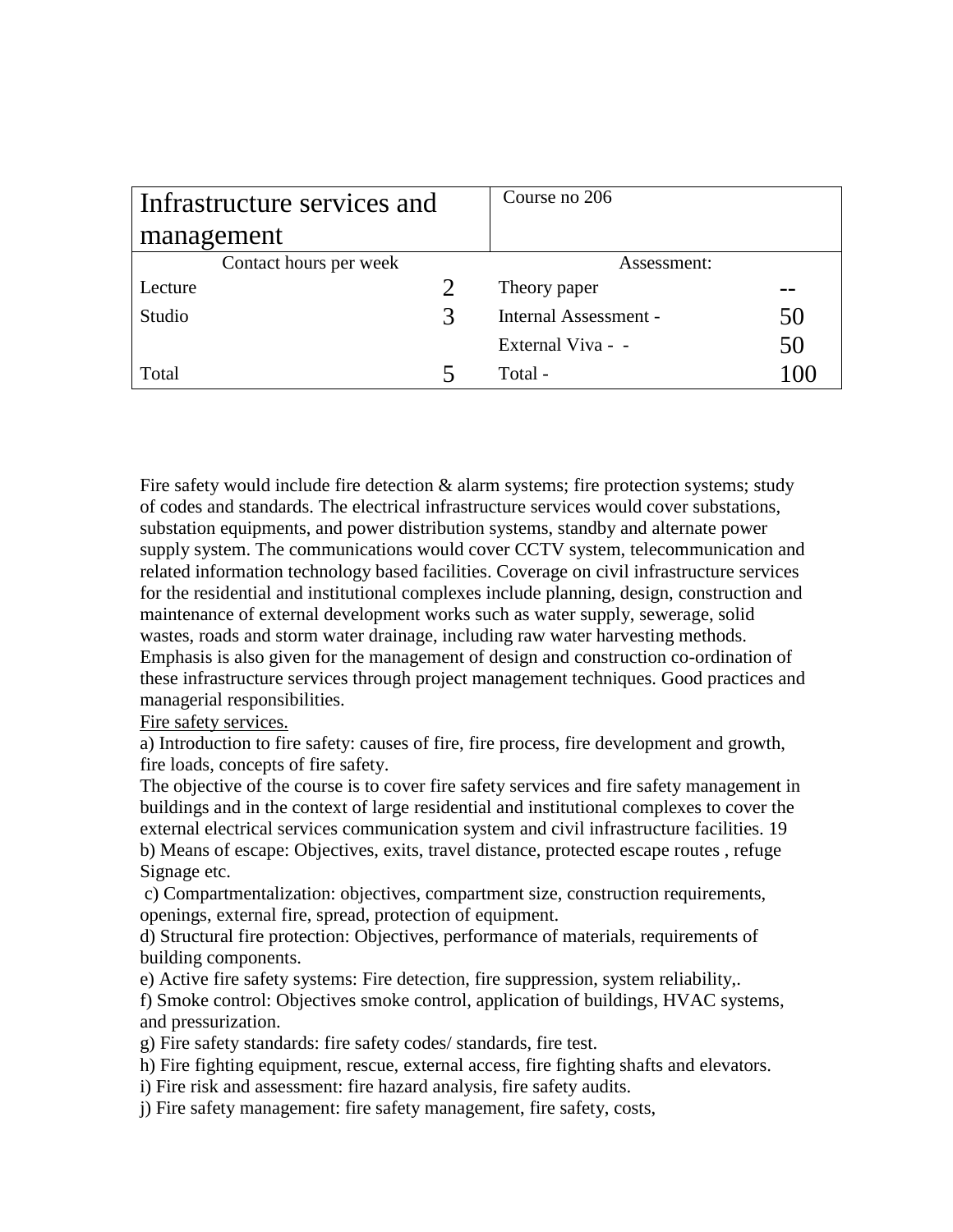problems in urban areas and slums.

Electrical infrastructure

a) Space requirements for substation installations; substation equipment selection criteria; power distribution system and installations; street lighting; security lighting; highway lighting; diesel generating (DG) system for standby supply; standby power integration in distribution system; devices for protection of electrical system; maintenance of electrical systems;

b) Demand load determination; capacitors and power factor; standard tariff plans; statuary obligation of consumers;

c) Low voltage systems: CCTV systems; telecom distribution system; LAN/WAN systems.

Civil infrastructure services

- Water supply; sources, treatment; storage and distribution systems
- Sewerage; sewer network and appurtenances, ground water re-charge systems.

• Roads; road networks, geometrical standards, construction specifications and locations of services.

• Solid wastes; collection, process and disposal system including recycling methods.

• Design and construction and co-ordination of infrastructure services through network planning.

• Maintenance of infrastructure services. 20

Studio program:

The studio exercise shall be carried out to illustrate the coverage of the topic preferably on

selected building and appraisal study of existing projects through site visits.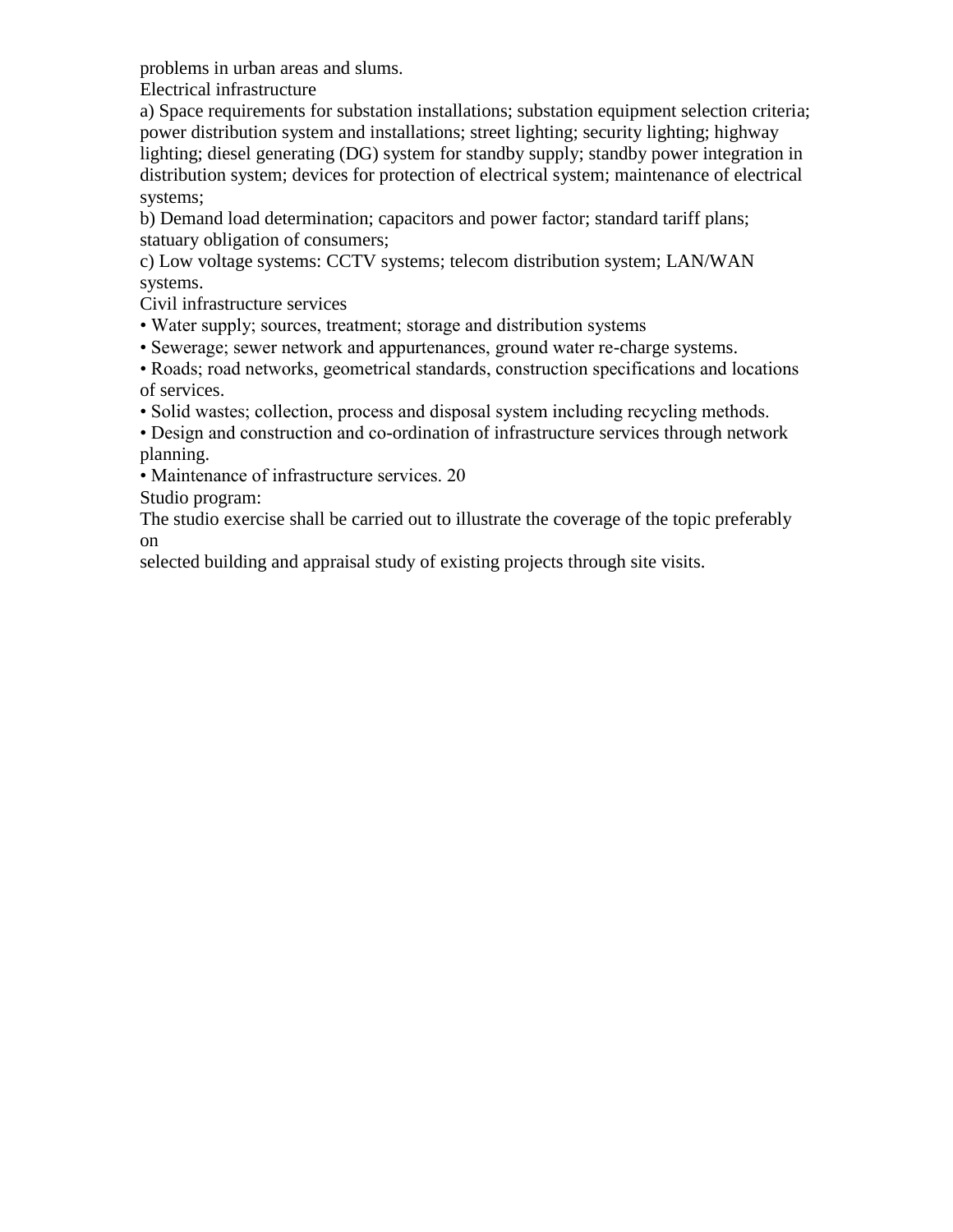# Semester III

| Quality and site safety | Course no 301         |     |
|-------------------------|-----------------------|-----|
| management              |                       |     |
| Contact hours per week  | Assessment:           |     |
| Lecture                 | Theory paper          | 100 |
| Studio                  | Internal Assessment - | 25  |
|                         | External Viva - -     |     |
| Total                   | Total -               | 174 |

- $\triangleright$  The intent of the course is to disseminate about the application of Project Management during the "Bid and Award Phase" of the project life cycle. In addition, the course covers the monitoring and control processes.
- $\triangleright$  The process of project management covers topics related to selection of contract types, various international and national contract forms, Prequalification of contractors, Preparation of contract documents, Evaluation of contract bids, Alternate dispute resolution, issues related to contract administration, etc.
- $\triangleright$  The project controlling processes to be disseminated are Overall change control, scope change control; cost control, performance reporting and risk response control.
- $\triangleright$  The project Closing processes to be disseminated in administrative closure and contracts close out.
- $\triangleright$  Post construction management would include maintenance management, organization structures and contractual aspects of maintenance management, financial management of maintenance activities.
- $\triangleright$  The course will also disseminate broad coverage on new and emerging project management areas such as business Process re-engineering, constructability etc. professional practice & contract administration like BOT, BOOT, BOLT etc. international contracting & FEEDIC conditions,
- $\triangleright$  Good practices and managerial responsibilities.
- $\triangleright$  The intent of the course is to give an insight into the concepts of Quality Management Systemand further develop applications relevant to planning, design & construction of buildings.
- $\triangleright$  Module on construction health, safety & environment management principles, systems &practices of safety management occupational health, heigene in construction.
- $\triangleright$  Quality : Traditional approaches. Its importance in technology driven, competitive marketeconomy. New approaches and recent developments,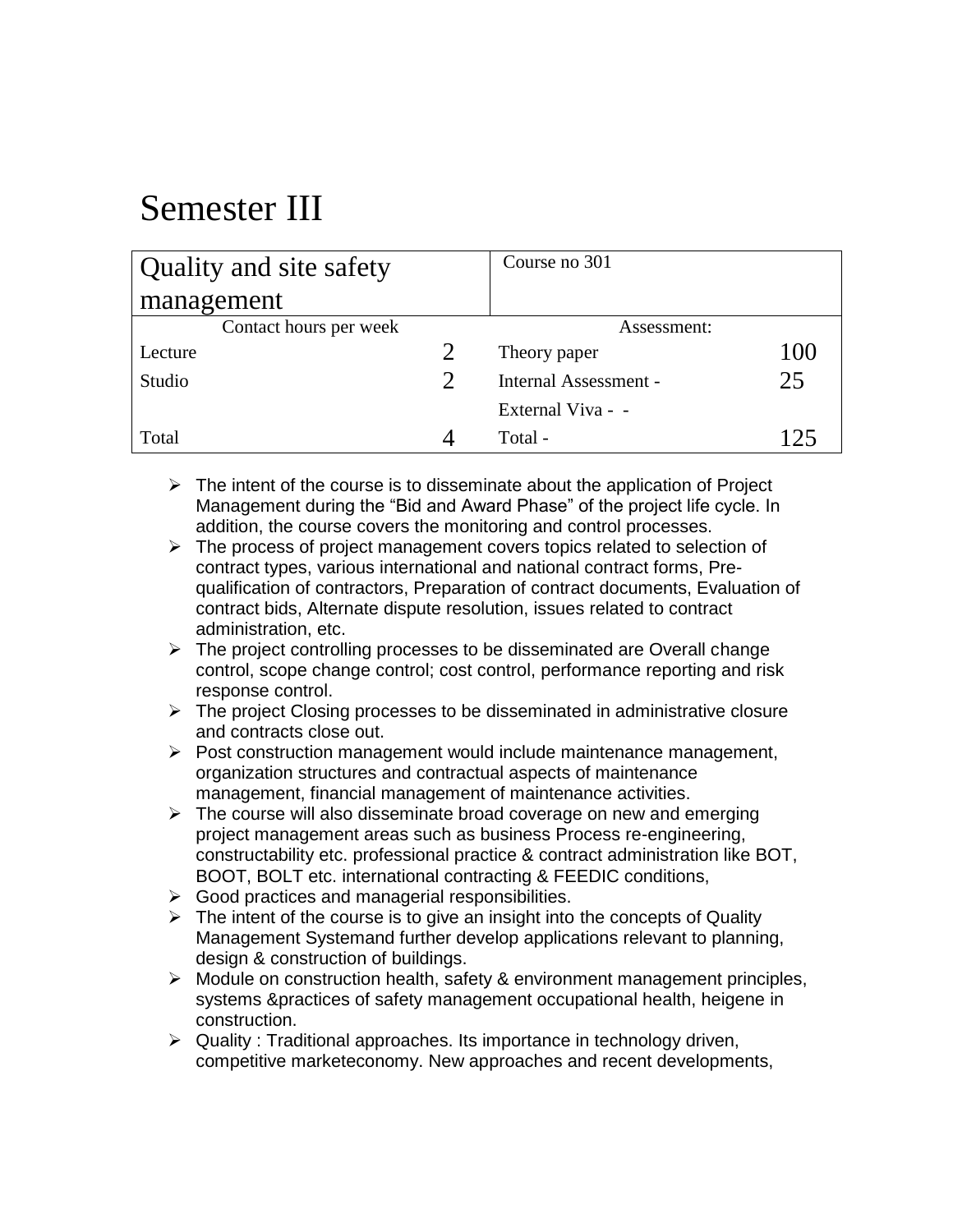- $\triangleright$  Quality Control, Quality Assurance, Quality Management and Total Quality Management (TQM): Meaning, scope and relationship of the concept. The need of a continuum,
- $\triangleright$  Quality Standards in construction : Standards for various building materials and other inputs for construction process, methods and techniques for construction outputs, products and services, Indian Standards, British, American, German & Japanese standards; study comparisons and equivalence,
- $\triangleright$  Managing Quality in Construction : Building quality into designs of structures, Inspection of incoming materials and machinery .In –process quality inspection and tests, Designing of quality manuals, Checklists and inspection reports, installing the quality assurance system, monitoring and control, Quality Assurance Department and quality control responsibilities of the line organization,
- $\triangleright$  Quality in foundations and piling work, structural work, concreting, electrical system, building facilities , waste recycling and maintenance,
- $\triangleright$  Developing quality culture in the organization : Training of people, Mannualisation of
- $\triangleright$  operations, Bench-marking quality, synergy, Quality circles,
- $\geq$  ISO 9000 , ISO 14000 & QS 9000 standards and certification procedures
- Concept: Psychological, Physiological and technological factors in safety in construction, Hazards and causes of accidents, safety measures. Safety legislation and standards for construction industry, Safety in construction of Buildings, civil works and infrastructure development projects, Management of Accidents, employment injuries and occupational hazards / diseases, Safety organization, site management. Role of safety department, safety officer, safety committee. Safety training, incentives and monitoring, writing safety manuals, preparing safety checklists and inspection reports.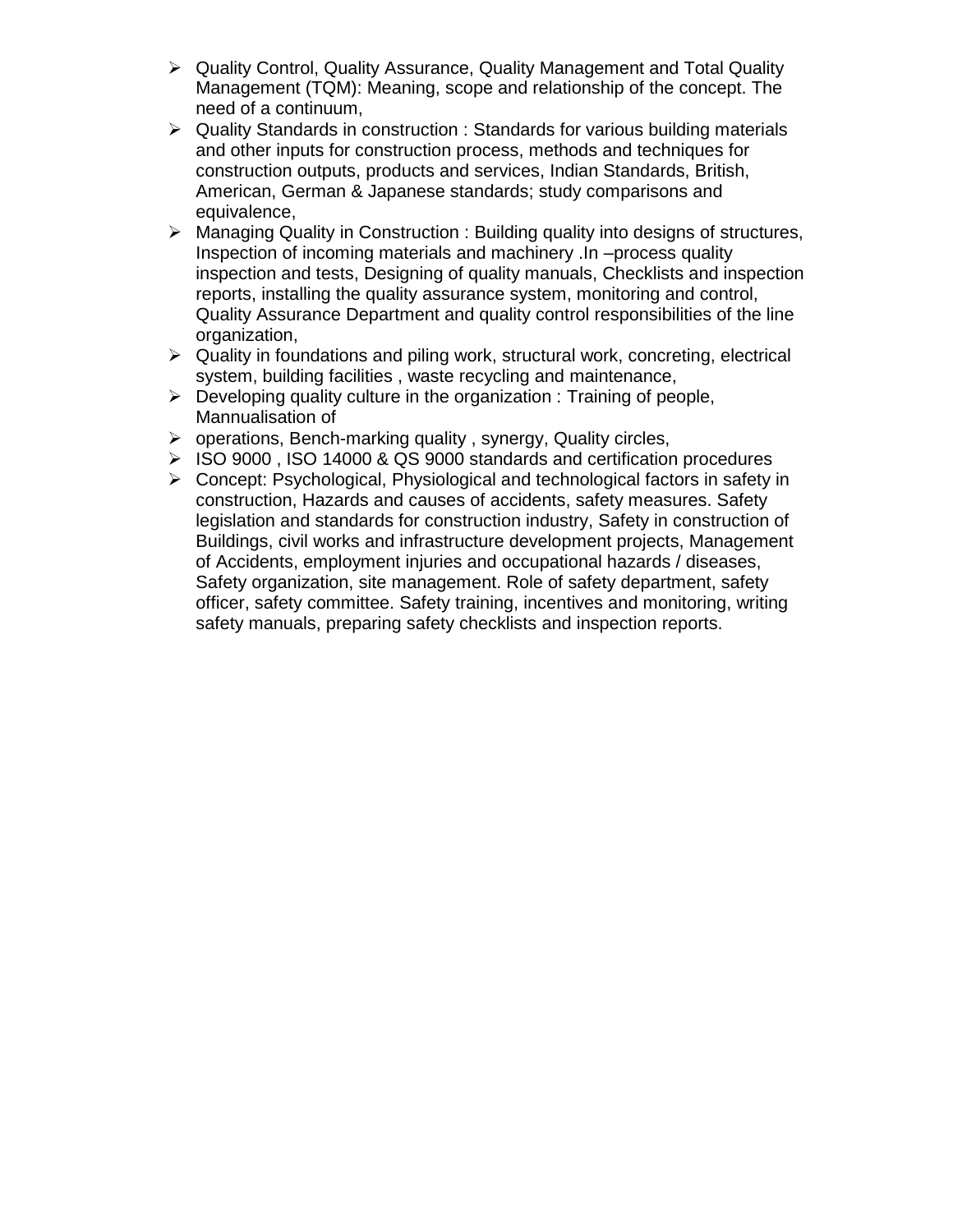| Laws and Legal Aspects in    | Course no 302         |                 |
|------------------------------|-----------------------|-----------------|
| <b>Construction Projects</b> |                       |                 |
| Contact hours per week       | Assessment:           |                 |
| Lecture                      | Theory paper          | 100             |
| Studio                       | Internal Assessment - | 25              |
|                              | External Viva - -     |                 |
| Total                        | Total -               | 12 <sup>5</sup> |

- $\triangleright$  The objective of the course is to provide an overview of all laws and regulations related to construction projects in the various stages of the project cycle.
- $\triangleright$  The coverage includes Building regulation and bylaws of local authorities. Laws related to land development.
- $\triangleright$  Land acquisition, lease & easement rights, property acts and Gunthewari acts.
- $\triangleright$  Permits and approval for construction activities ; statutory requirements and clearance related to environment impact, urban form, fire regulation, completion certificate.
- $\triangleright$  Laws and legislation related to construction Industry labour laws & consumer protection Act, MRTP act.
- $\triangleright$  The building and construction workers (regulation of employment and conditions of service) Act, 1996, workmen's compensation Act. Payment of wages Act, The employee's provident fund and Miscellaneous provisions Act 1995 etc. Indemnity & guarantee, Industrial act and Labour laws, Environmental laws.
- $\triangleright$  National Building code, role of Zilla Parishad & IRDP in rural housing.
- $\triangleright$  Types of disputes in construction contracts and methods of dispute resolution processes. Alternative dispute resolution and dispute review mechanisms. Arbitration and conciliation Act1996.
- Managerial approach to dispute minimization, Conduct of Arbitration proceedings, Making of Arbitration award and Termination proceedings, powers of arbitrator, case studies of arbitration award, setting aside of awards and enforcement of awards, appeal and revision and court proceedings, introduction to civil & criminal procedure code with special reference to laws & order at project sites, project police relations.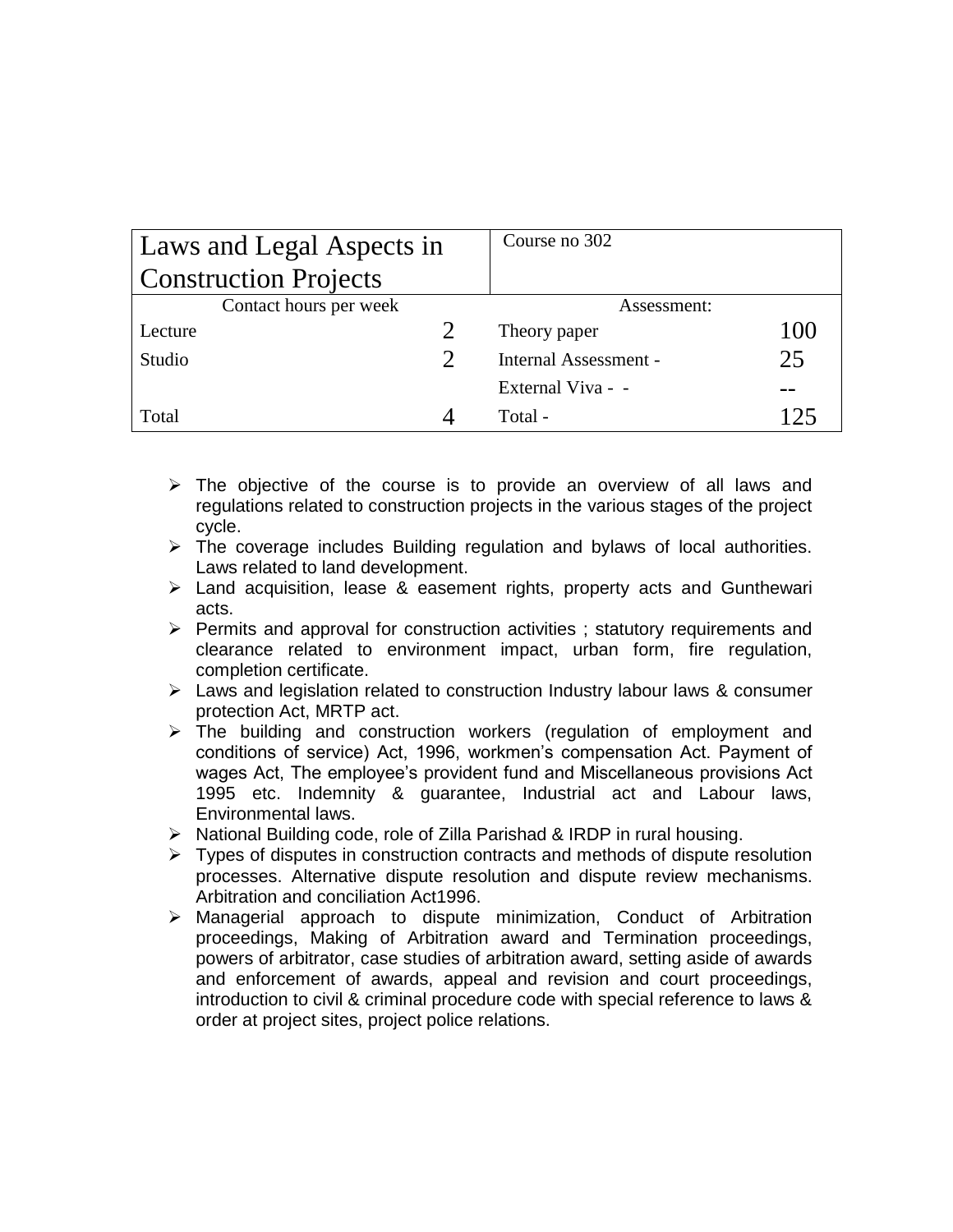| Facility management and Real | Course no 303         |     |
|------------------------------|-----------------------|-----|
| estate management            |                       |     |
| Contact hours per week       | Assessment:           |     |
| Lecture                      | Theory paper          |     |
| Studio                       | Internal Assessment - | 75. |
|                              | External Viva - -     | 75  |
| Total                        | Total -               | 150 |

#### Course Objective

- $\triangleright$  To develop students capability to manage various building services and to increase safe and healthy utilization of buildings and properties with minimal breakdown time.
- $\triangleright$  Intent of the course is to impart detailed knowledge of all aspects related to management of Real Estate projects to train the students as Real Estate Project Managers.

#### Course Content

- Planning norms for various Services & Utilities, Township facilities; Schools, Hospitals,Housing, Commercial Complexes etc. Importance of building services, type of services required to keep the facility usable, planning of services, organization structures of services management.
- $\triangleright$  Role and administrative functions of Supervisors. Fire fighting Basic requirement for the workfire fighting system, various components of the fire fighting system, maintenance required of thesystem, fire lighting in high-rise buildings, commercial / industrial complexes, public buildings,checklist for fire safety, fire fighting. Lifts / elevators, escalators, permissions & procedures legalformalities for Elevators, various types of lifts, working mechanisms of lift and escalators. Indianstandard codes for planning & installations of elevator, inspection & maintenance of lifts.
- Plumbing Services : Basics of Plumbing systems, Requirement of Plumbing works, Agency,Activity Flow chart for Plumbing work, Quality, checking of materials. Water Supply System :Water Supply distribution system in highrise buildings & other complexes, pumps and pumpingmechanism, operation & maintenance of fittings & fixtures of w/s. Do's & Don'ts for water pipenetworks. Modern Sewage Treatment Plants.Landscaping & Horticulture, Building maintenance management. Air - conditioning and Heating:Flowcharts of air conditioning & heating. Centralized systems,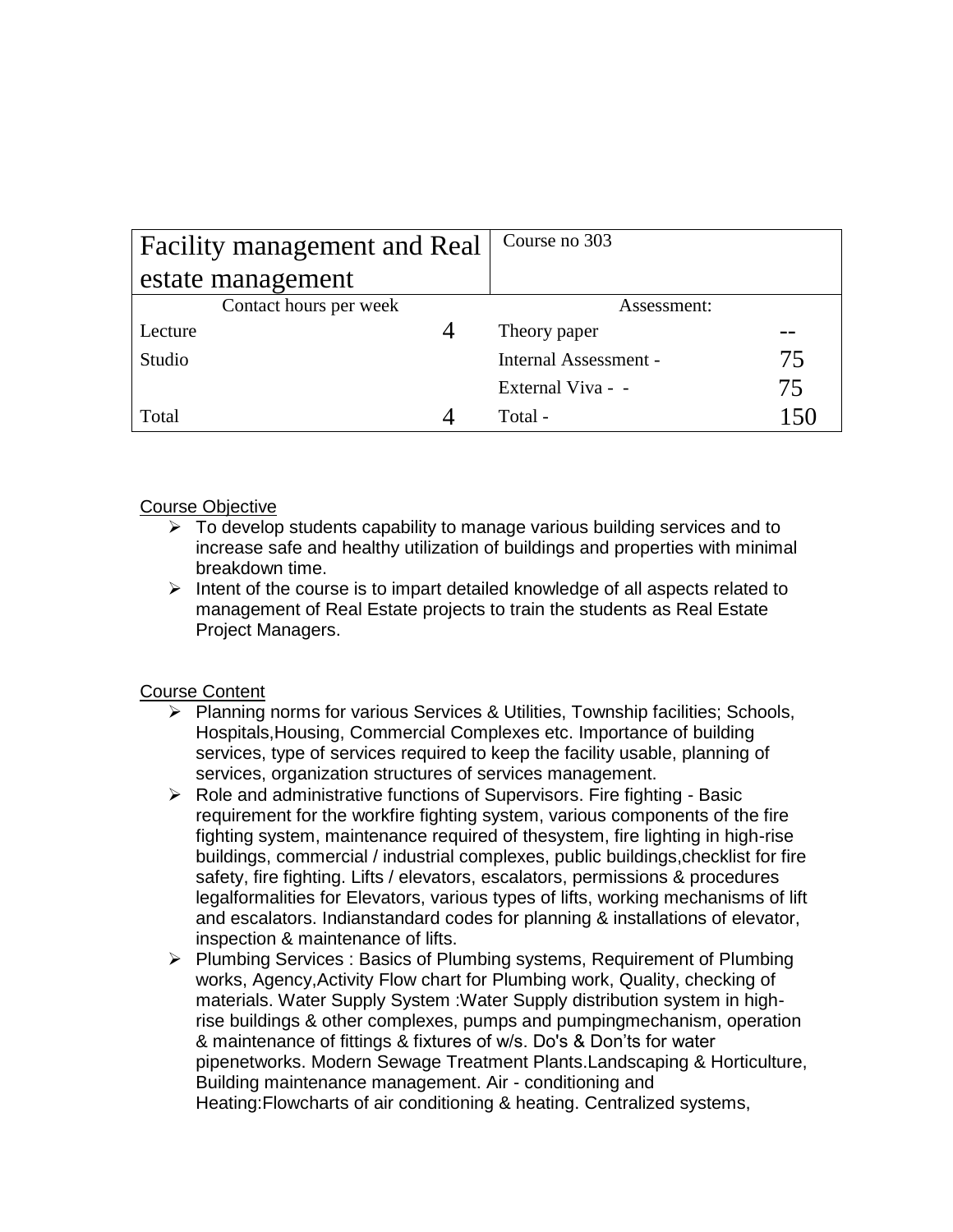monitoring working of theequipments, checklist of Inspection, Performance testing. Water proofing, Damp proofing &Termite proofing. Working Procedure & stages of work of water proofing for W.C., bathrooms,Terrace, Sloping roof, Basements, tanks. Use of chemicals for water proofing treatment. Role ofconsultants. Damp proof course, Causes and precautions for Dampness.

- $\triangleright$  Real Estate Scope : Classification of real estate activities and peculiarities ; Factors affecting real estate market; Role of Government in real estate market; Statutory provisions, laws, rules and regulations application, land use controls in property development, registration and licensing requirements;
- $\triangleright$  Functions of Real Estate development like project formulation, feasibility studies, developing, costing and financing, managing including planning, scheduling and monitoring of real estate projects, risk management, facilities management, marketing/advertising, post construction management etc.;
- $\triangleright$  Interests in real estate; Documentation in real estate processes; Transfer of titles and title records;
- $\triangleright$  Real Estate appraisal and valuation: Role, scope, working characteristics and principal functions of real estate participant and stakeholders;
- $\triangleright$  Real estate consultants and their activities; Types of agreements between the consultants and principal; Knowledge base for assessment and forecasting the Real Estate market; Role and responsibilities of property managers;
- ▶ Real Estate investment, sources and related issues; Code of ethics for Real
- $\triangleright$  Estate participants; Environmental issues related to Real Estate transactions: Closing the Real Estate transactions. Good practices and managerial responsibilities.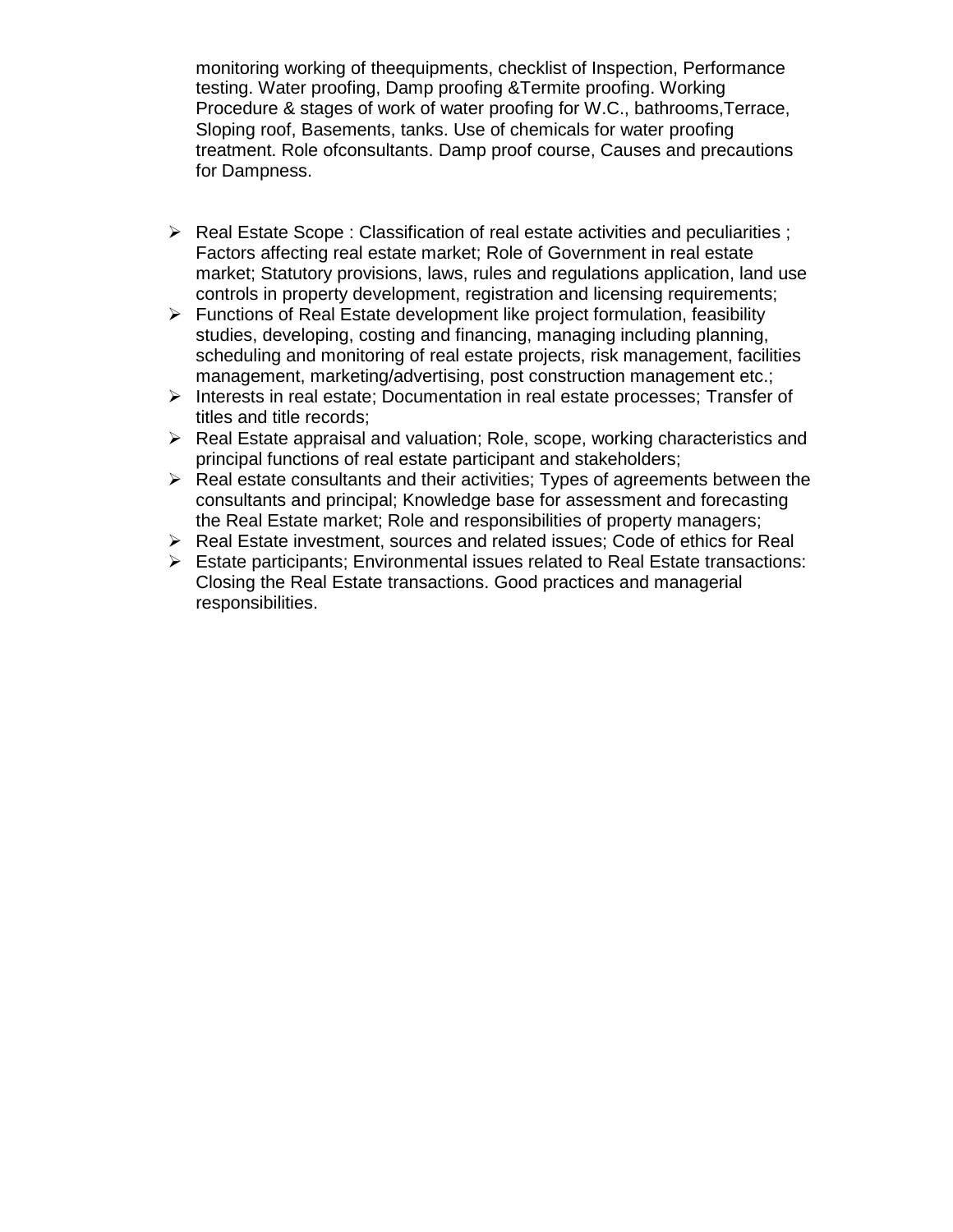| Integrated energy            | Course no 206         |       |
|------------------------------|-----------------------|-------|
| conservation in construction |                       |       |
| Contact hours per week       | Assessment:           |       |
| Lecture                      | Theory paper          |       |
| Studio                       | Internal Assessment - | 75    |
|                              | External Viva - -     | 75.   |
| Total                        | Total -               | ا 5 ا |

#### Course Objective

To develop awareness of environmental issues in relation to construction, and acquire abilities to

handle them.

Aim :- To develop awareness of environmental & energy issues in relation to construction and acquire abilities to handle them.

Course content out line :-

- Energy scenario, Energy & its various forms.

- Energy management & audit.

- Energy efficiency in thermal & electrical utilities

- Conventional energy systems.

- Renewable energy sources.

- General aspect, waste heat recovery, energy storage, energy conservation in Buildings.

- Building & Energy

- Selection of energy efficient materials.

- Energy, conservation & energy management (Thermal, Mechanical, Cogen, heat, Electrical, Bio energies)

- Energy codes

Studio Programme :

Assignments related to the above topics.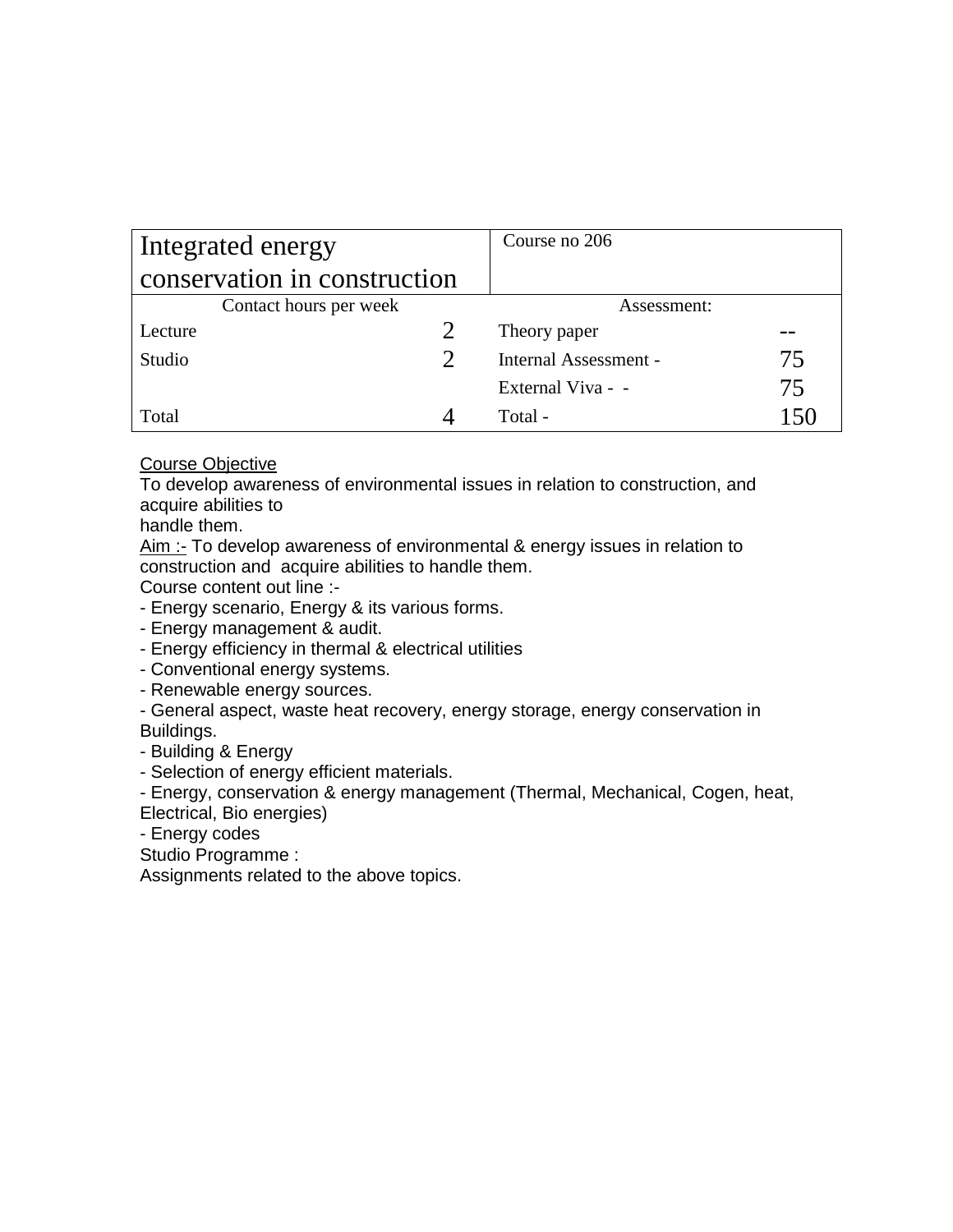| Seminar |                        | Course no 305         |                          |
|---------|------------------------|-----------------------|--------------------------|
|         | Contact hours per week | Assessment:           |                          |
| Lecture |                        | Theory paper          | $\overline{\phantom{0}}$ |
| Studio  |                        | Internal Assessment - | 100                      |
|         |                        | External Viva - -     | $\overline{\phantom{0}}$ |
| Total   |                        | Total -               | 1 ( ) (                  |

The objective of the seminar work is to train the students to prepare state of art report by assimilation of concepts / ideas on a chosen topic in the area of Building Engineering and Management through an extensive literature study and data collection from the field. The progress of the seminar work is presented and discussed by the student periodically in the classroom environment and progress monitored continuously. The seminar work develops the comprehension and presentation skills of the students. The chosen topic may be further extended with additional scope of study in the third semester or taken up for thesis work in the final semester. The students are also encouraged to seek guidance from the experts in the related fields.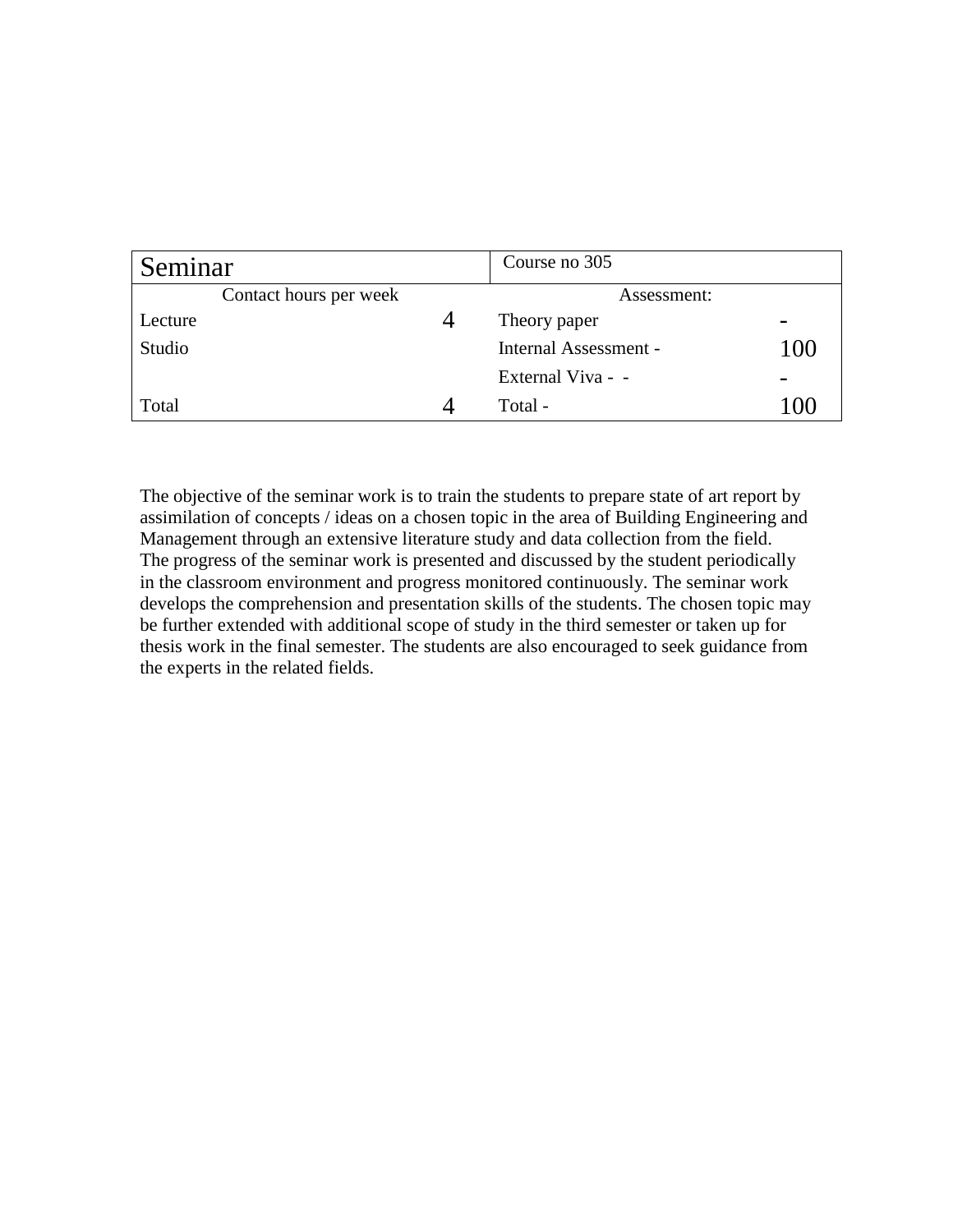| Dissertation stage I   |    | Course no 401         |    |
|------------------------|----|-----------------------|----|
| Contact hours per week |    | Assessment:           |    |
| Lecture                | 10 |                       |    |
| Studio                 | 12 | Internal Assessment - | 50 |
|                        |    | External Viva - -     |    |
| Total                  | フフ | Total -               |    |

The objective of the thesis is to provide an opportunity to the students to prepare independent and original study of special project of his own choice.

The subject for special study may be conceptual or practical but pertaining to Building Design and Construction Management. This should however, offer scope to adopt a fresh approach in formulating a concept of developing a methodology effective and useful. Each student will prepare the Thesis under the guidance of a principal advisor with regular reviews by the faculty of the department. The Thesis will be presented in the accepted form of a thesis report duly supported by copious References, sketches, graphs, statistical data, details of survey if any,detailed account of experimental analytical procedures adopted. Each student is required to defend his Thesis at a Viva Voce Examination by jury.

Synopsis (Copies – 12) should be submitted to university authority for scrutiny and registration.

Synopsis should be completed in following respects –

1) Titles of the synopsis.

2) Abstract of research / study.

3) Objectives and scope.

4) Name, signature and consent of guide.

5) Synopsis should be submitted from 1st January to 15th February and 1st June to 15th July every year

6) Literature study and collection of basic information, should be completed in Dissertation Stage – I.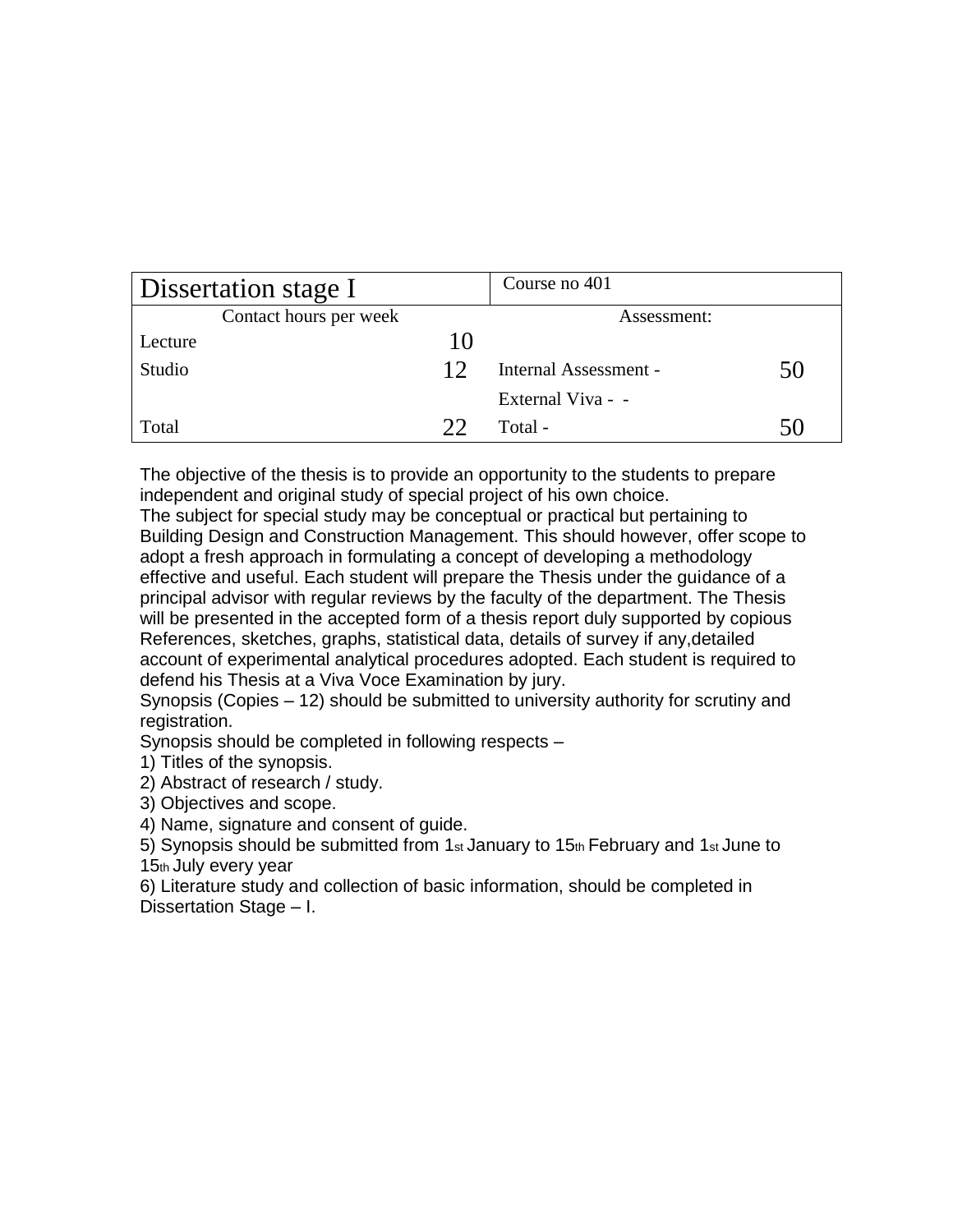## Semester IV

| Dissertation stage II  |    | Course no 401         |     |
|------------------------|----|-----------------------|-----|
| Contact hours per week |    | Assessment:           |     |
| Lecture                |    |                       |     |
| Studio                 | 18 | Internal Assessment - | 250 |
|                        |    | External Viva - -     | 250 |
| Total                  |    | Total -               | 500 |

The continuous assessment of the work carried out by the student shall be done and the Sessional marks shall be based on the performance of the student.

The dissertation shall consist of literature, survey on the topic chosen in the relevant field, theoretical and or experimental work based on the literature, discussion and conclusion.

Format of Dissertation Report :-

The dissertation work report shall be typed with double space on A4 size bond aper. The total No. of pages shall not be more than 200 and not less than 60. figures, graphs, annexure etc. byadded as per requirement.

The report should be written in the following format :

1) Title Sheet

2) Certificate

3) Acknowledgment

4) List of figures, Photographs / Graphs / Tables

5) Abbreviations

6) Abstract / Final Synopsis

7) Contents

8) Text with usual scheme of chapters

9) Discussion of the results and conclusion

10) Bibliography (The source of illustrative matter be acknowledged clearly at appropriate place.)

Dissertation Report must be submitted after completion of two (2) academic years from date of

Registration for course, as follows:-

1) Dissertation Copy – 1 (One)

2) Synopsis (approved) – 10 Copies

3) Synopsis Registration letter

4) Internal term work marks (sealed envelope)